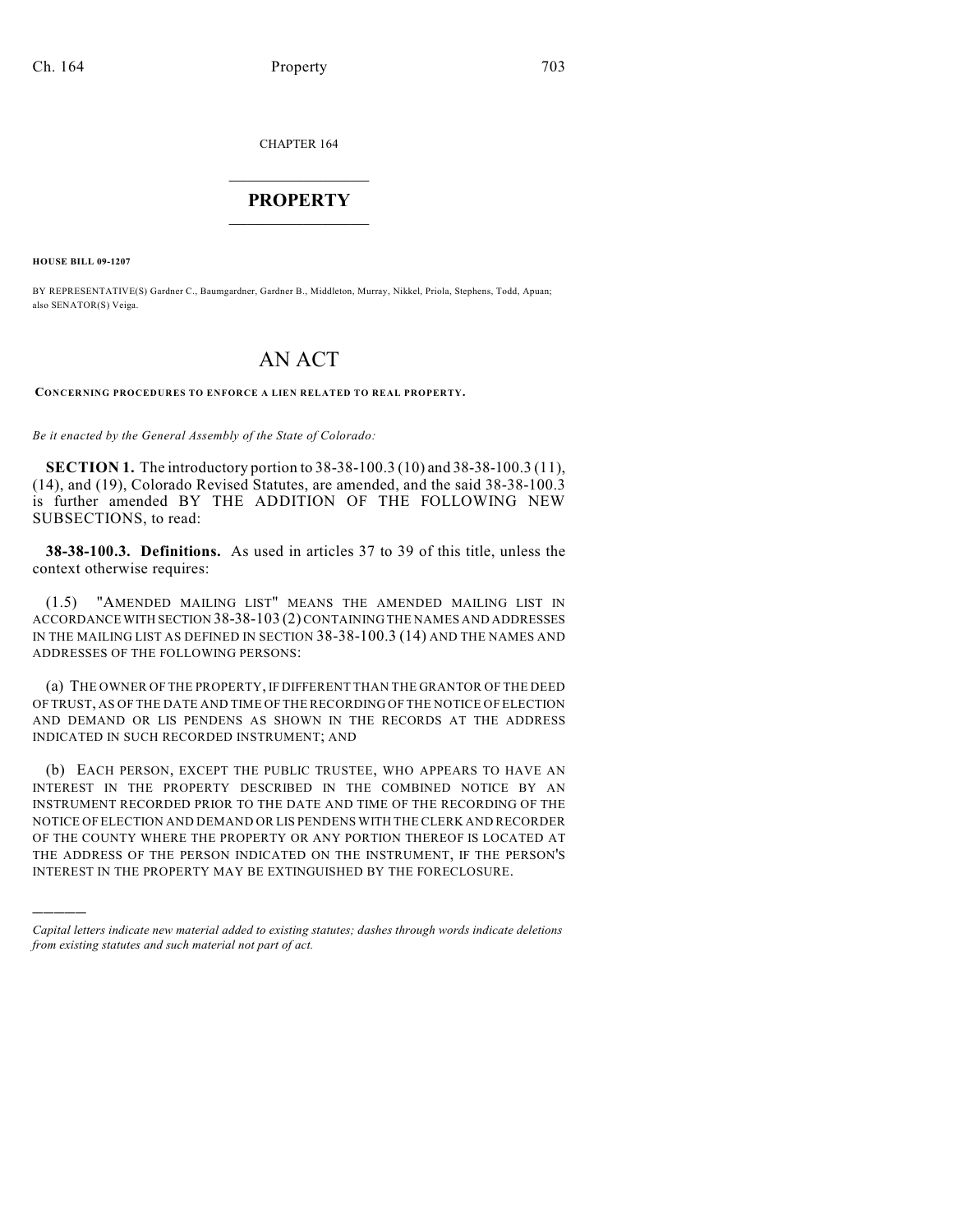(10) "Holder of an evidence of debt" means the person in actual possession of or otherwise PERSON entitled to enforce an evidence of debt; except that "holder of an evidence of debt" does not include a person acting as a nominee solely for the purpose of holding the evidence of debt or deed of trust as an electronic registry without any authority to enforce the evidence of debt or deed of trust. For the purposes of articles 37 to 40 of this title, the following persons are presumed to be the holder of an evidence of debt:

(11) "Junior lien" means a deed of trust or other lien or encumbrance upon the property FOR WHICH THE AMOUNT DUE AND OWING THEREUNDER IS subordinate to the deed of trust or other lien being foreclosed.

 $(14)$  "Mailing list" means the initial mailing list in accordance with section 38-38-101 (1) (e) the supplemental mailing list in accordance with section 38-38-101 (1) (f), or the amended mailing list in accordance with section 38-38-103  $(2)$ , provided to the officer by the holder of the evidence of debt or the attorney for the holder CONTAINING THE NAMES AND ADDRESSES OF THE FOLLOWING PERSONS:

(a) THE ORIGINAL GRANTOR OF THE DEED OF TRUST OR OBLIGOR UNDER ANY OTHER LIEN BEING FORECLOSED AT THE ADDRESS SHOWN IN THE RECORDED DEED OF TRUST OR OTHER LIEN BEING FORECLOSED AND, IF DIFFERENT, THE LAST ADDRESS, IF ANY, SHOWN IN THE RECORDS OF THE HOLDER OF THE EVIDENCE OF DEBT;

(b) ANY PERSON KNOWN OR BELIEVED BY THE HOLDER OF THE EVIDENCE OF DEBT TO BE PERSONALLY LIABLE UNDER THE EVIDENCE OF DEBT SECURED BY THE DEED OF TRUST OR OTHER LIEN BEING FORECLOSED AT THE LAST ADDRESS, IF ANY, SHOWN IN THE RECORDS OF THE HOLDER;

(c) THE OCCUPANT OF THE PROPERTY, ADDRESSED TO "OCCUPANT" AT THE ADDRESS OF THE PROPERTY; AND

(d) WITH RESPECT TO A PUBLIC TRUSTEE SALE, A LESSEE WITH AN UNRECORDED POSSESSORY INTEREST IN THE PROPERTY AT THE ADDRESS OF THE PREMISES OF THE LESSEE AND, IF DIFFERENT, THE ADDRESS OF THE PROPERTY, TO THE EXTENT THAT THE HOLDER OF THE EVIDENCE OF DEBT DESIRES TO TERMINATE THE POSSESSORY INTEREST WITH THE FORECLOSURE.

(17.5) "PERSON" MEANS ANY INDIVIDUAL, CORPORATION, GOVERNMENT OR GOVERNMENTAL SUBDIVISION OR AGENCY, BUSINESS TRUST, ESTATE, TRUST, LIMITED LIABILITY COMPANY, PARTNERSHIP, ASSOCIATION, OR OTHER LEGAL ENTITY.

(19) "Publish", "publication", "republish", or "republication" means the placement by or on behalf of an officer of an advertisement A LEGAL NOTICE THAT MEETS THE REQUIREMENTS SET FORTH IN SECTION 24-70-103, C.R.S., containing a combined notice that complies with the requirements of section 24-70-109, C.R.S., in a newspaper of general circulation in the county or counties where the property to be sold is located. Unless otherwise specified by the attorney for the holder, the officer shall select the newspaper.

**SECTION 2.** 38-38-101 (1), (4) (g), (4) (j), (6), (9), and (10), Colorado Revised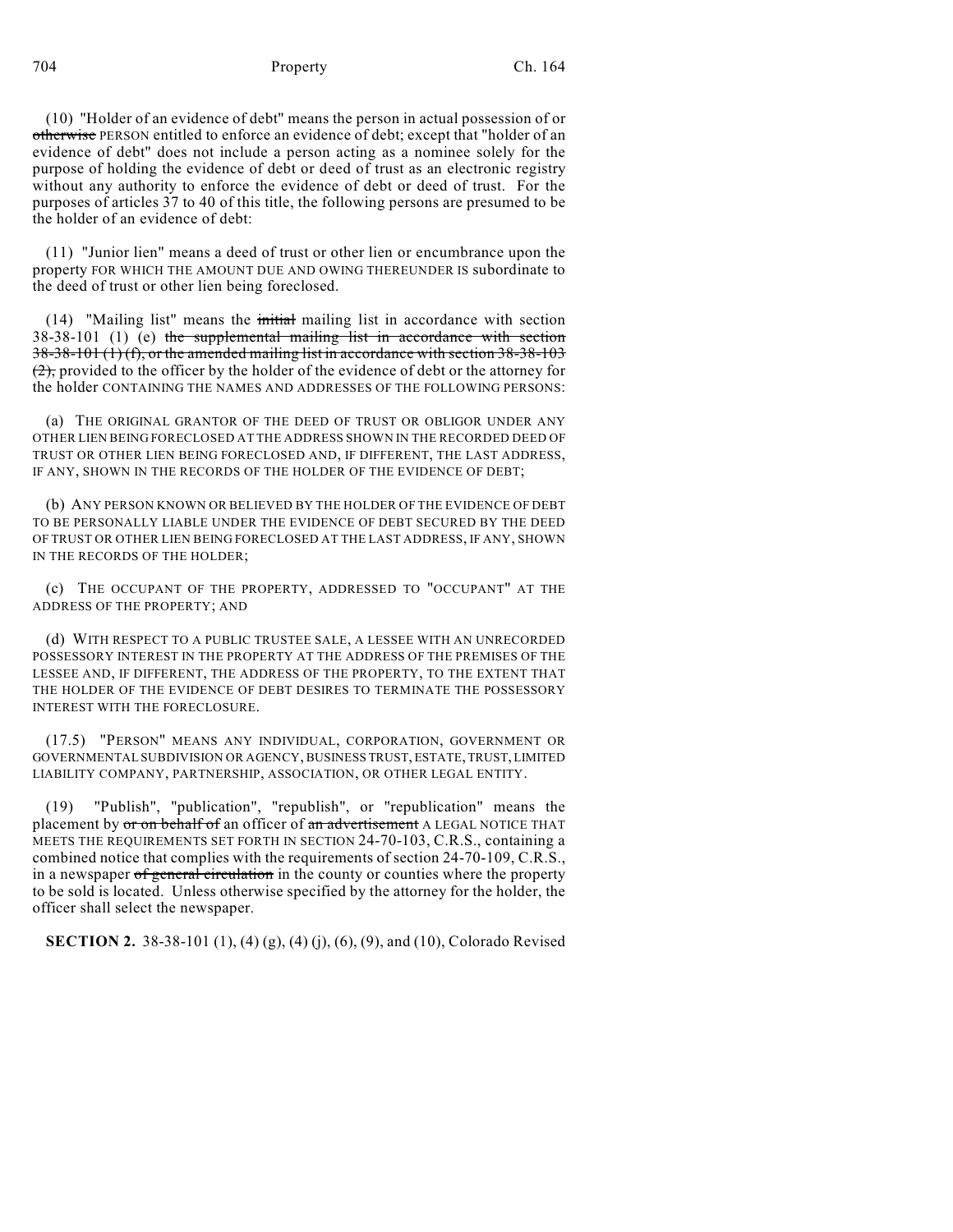Statutes, are amended, and the said 38-38-101 (4) is further amended BY THE ADDITION OF A NEW PARAGRAPH, to read:

**38-38-101. Holder of evidence of debt may elect to foreclose.** (1) **Documents required.** Whenever a holder of an evidence of debt declares a violation of a covenant of a deed of trust and elects to publish all or a portion of the property therein described for sale, the holder or the attorney for the holder shall file the following with the public trustee of the county where the property is located:

(a) A notice of election and demand signed and acknowledged by the holder of the evidence of debt or signed by the attorney for the holder;

(b) The original evidence of debt, INCLUDING ANY MODIFICATIONS TO THE ORIGINAL EVIDENCE OF DEBT, together with the original indorsement or assignment thereof, if any, to the holder of the evidence of debt or other proper indorsement or assignment in accordance with subsection (6) of this section or, in lieu of the original evidence of debt, one of the following:

(I) A corporate surety bond in the amount of one and one-half times the face amount of the original evidence of debt; or

(II) A copy of the evidence of debt and a certification signed and properly acknowledged by a holder of an evidence of debt acting for itself or as agent, nominee, or trustee under subsection (2) of this section or a statement signed by the attorney for such holder, citing the paragraph of section 38-38-100.3 (20) under which the holder claims to be a qualified holder and certifying or stating that the copy of the evidence of debt is true and correct and that the use of the copy is subject to the conditions described in paragraph (a) of subsection (2) of this section; OR

(III) A CERTIFIED COPY OF A MONETARY JUDGMENT ENTERED BY A COURT OF COMPETENT JURISDICTION.

(c) The original recorded deed of trust securing the evidence of debt AND ANY ORIGINAL RECORDED MODIFICATIONS OF THE DEED OF TRUST OR ANY RECORDED PARTIAL RELEASES OF THE DEED OF TRUST, or in lieu thereof, one of the following:

(I)  $\angle$  Certified copy COPIES of the recorded deed of trust AND ANY RECORDED MODIFICATIONS OF THE DEED OF TRUST OR RECORDED PARTIAL RELEASES OF THE DEED OF TRUST; or

(II) A copy COPIES of the recorded deed of trust AND ANY RECORDED MODIFICATIONS OF THE DEED OF TRUST OR RECORDED PARTIAL RELEASES OF THE DEED OF TRUST and a certification signed and properly acknowledged by a holder of an evidence of debt acting for itself or as an agent, nominee, or trustee under subsection (2) of this section or a signed statement by the attorney for such holder, citing the paragraph of section 38-38-100.3 (20) under which the holder claims to be a qualified holder and certifying or stating that the copy COPIES of the recorded deed of trust is AND ANY RECORDED MODIFICATIONS OF THE DEED OF TRUST OR RECORDED PARTIAL RELEASES OF THE DEED OF TRUST ARE true and correct and that the use of the copy COPIES is subject to the conditions described in paragraph (a) of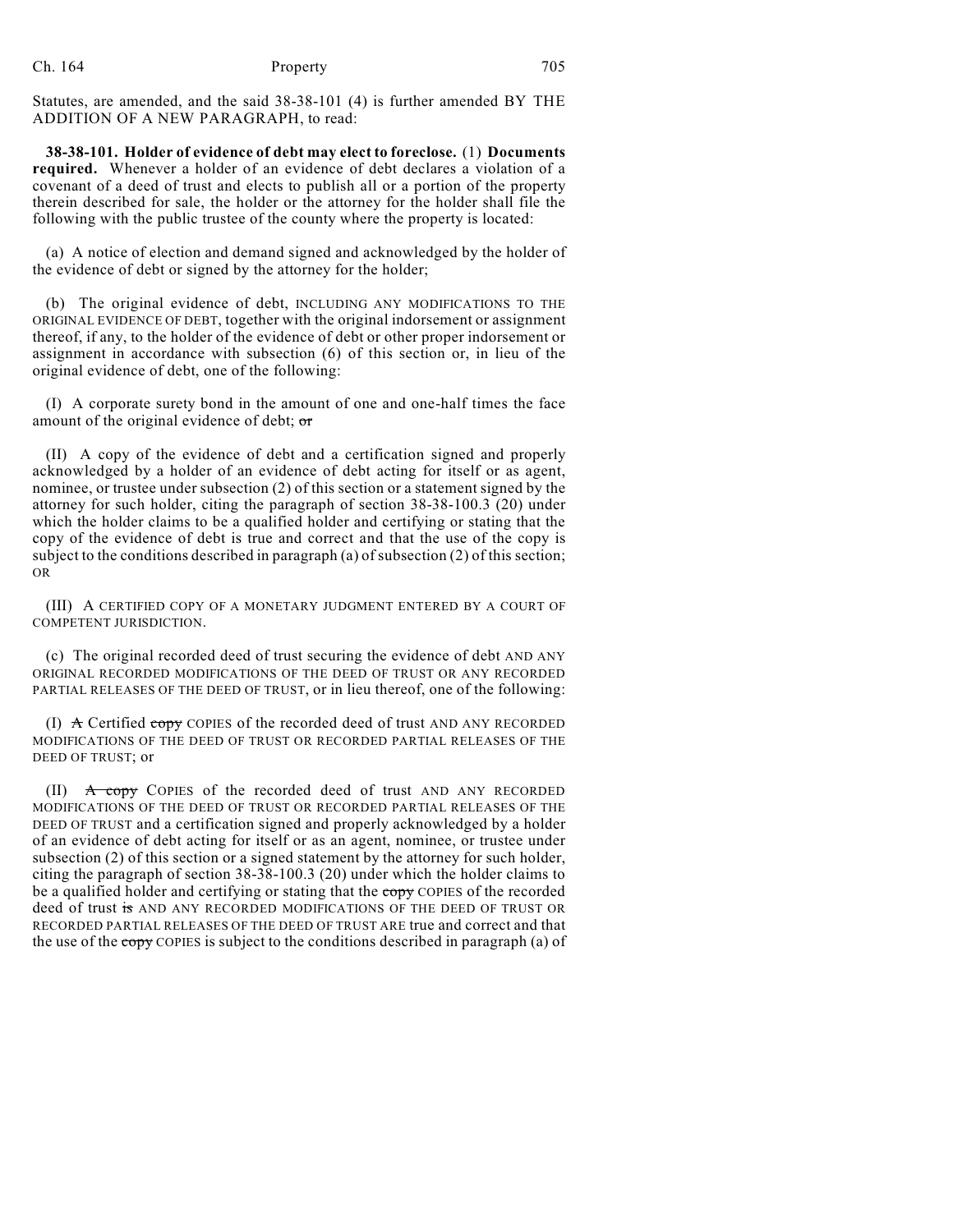subsection (2) of this section;

(d) A combined notice pursuant to section 38-38-103; EXCEPT THAT THE COMBINED NOTICE MAY BE OMITTED WITH THE PRIOR APPROVAL OF THE OFFICER BECAUSE THE OFFICER WILL SUPPLY THE COMBINED NOTICE;

(e) An initial A mailing list; containing the names and addresses of the persons listed in section 38-38-103 (1) (a) (I); and

(f) No less than sixty calendar days prior to the first scheduled sale date a supplemental mailing list containing the names and addresses of the persons listed  $\frac{1}{10}$  section 38-38-103 (1) (a) (H) ANY AFFIDAVIT RECORDED PURSUANT TO SECTION 38-35-109 (5) AFFECTING THE DEED OF TRUST DESCRIBED IN PARAGRAPH (c) OF THIS SUBSECTION (1), WHICH AFFIDAVIT SHALL BE ACCEPTED BY THE PUBLIC TRUSTEE AS MODIFYING THE DEED OF TRUST FOR ALL PURPOSES UNDER THIS ARTICLE 38 ONLY IF THE AFFIDAVIT IS FILED WITH THE PUBLIC TRUSTEE AT THE SAME TIME AS THE OTHER DOCUMENTS REQUIRED UNDER THIS SUBSECTION (1); AND

(g) A STATEMENT EXECUTED BY THE HOLDER OF AN EVIDENCE OF DEBT, OR THE ATTORNEY FOR SUCH HOLDER, IDENTIFYING, TO THE BEST KNOWLEDGE OF THE PERSON EXECUTING SUCH STATEMENT, THE NAME AND ADDRESS OF THE CURRENT OWNER OF THE PROPERTY DESCRIBED IN THE NOTICE OF ELECTION AND DEMAND.

(4) **Notice of election and demand.** A notice of election and demand filed with the public trustee pursuant to this section shall contain the following:

(g) A LEGAL description of the property TO BE FORECLOSED AS SET FORTH IN THE DOCUMENTS TO BE PROVIDED TO THE PUBLIC TRUSTEE PURSUANT TO PARAGRAPH (c) OF SUBSECTION (1) OF THIS SECTION;

(j) The name, address, BUSINESS TELEPHONE NUMBER, and bar registration number of the attorney for the holder of the evidence of debt, which may be indicated in the signature block of the notice of election and demand; AND

(k) A DESCRIPTION OF ANY CHANGES TO THE DEED OF TRUST DESCRIBED IN THE NOTICE OF ELECTION AND DEMAND THAT ARE BASED ON AN AFFIDAVIT FILED WITH THE PUBLIC TRUSTEE UNDER PARAGRAPH (f) OF SUBSECTION (1) OF THIS SECTION, TOGETHER WITH THE RECORDING DATE AND RECEPTION NUMBER OR BOOK AND PAGE NUMBER OF THE RECORDING OF THAT AFFIDAVIT IN THE RECORDS.

(6) **Indorsement or assignment.** (a) PROPER INDORSEMENT OR ASSIGNMENT OF AN EVIDENCE OF DEBT SHALL INCLUDE THE ORIGINAL INDORSEMENT OR ASSIGNMENT OR A CERTIFIED COPY OF AN INDORSEMENT OR ASSIGNMENT RECORDED IN THE COUNTY WHERE THE PROPERTY BEING FORECLOSED IS LOCATED.

(b) NOTWITHSTANDING THE PROVISIONS OF PARAGRAPH (a) OF THIS SUBSECTION (6), the original evidence of debt or a copy thereof without proper indorsement or assignment shall be deemed to be properly indorsed or assigned if a qualified holder presents the original evidence of debt or a copy thereof to the officer together with a statement in the certification of the qualified holder or in the statement of the attorney for the qualified holder pursuant to subparagraph (II) of paragraph (b) of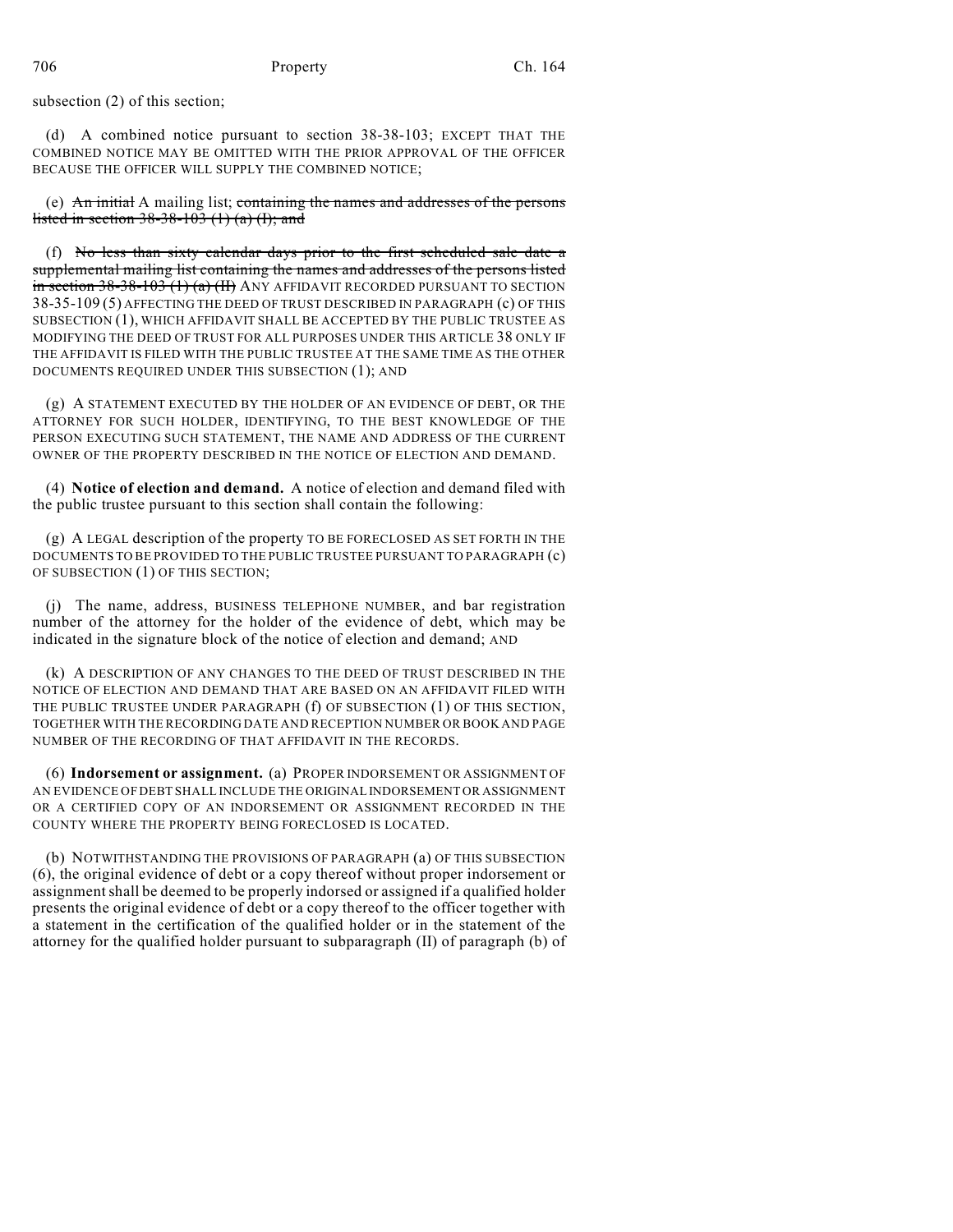## Ch. 164 **Property Property** 707

subsection (1) of this section that the party on whose behalf the foreclosure was commenced is the holder of the evidence of debt. Proper indorsement or assignment of an evidence of debt shall also include, in addition to the original indorsement or assignment, a certified copy of an indorsement or assignment recorded in the county where the property being foreclosed is located.

(9) **Partial release from deed of trust.** At any time AFTER THE RECORDING OF THE NOTICE OF ELECTION AND DEMAND BUT prior to the sale, a portion of the property may be released from the deed of trust being foreclosed pursuant to section 38-39-102 or as otherwise provided by order of a court of competent jurisdiction recorded in the county where the property being released is located. Upon recording of the release OR COURT ORDER, the holder of the evidence of debt or the attorney for the holder shall pay the fee described in section  $38-37-104$  (1) (b) (IX), amend the combined notice, and, in the case of a public trustee foreclosure, amend the notice of election and demand to describe the property that continues to be secured by the deed of trust or other lien being foreclosed as of the effective date of the release OR COURT ORDER. The public trustee shall record the amended notice of election and demand upon receipt. Upon receipt of the amended combined notice, the public trustee shall republish and mail the amended combined notice in the manner set forth in section  $38-38-109$  (1) (b).

(10) **Deposit.** The public trustee may require a deposit of up to five SIX hundred FIFTY dollars OR THE AMOUNT OF THE FEE PERMITTED PURSUANT TO SECTION 38-37-104 (1) (b) (I), WHICHEVER IS GREATER, at the time the notice of election and demand is filed, to be applied against the fees and costs of the public trustee. The public trustee may allow the attorney for the holder of the evidence of debt to establish one or more accounts with the public trustee, which the public trustee may use to pay the fees and costs of the public trustee in any foreclosure filed by the holder or the attorney for the holder, or through which the public trustee may transmit refunds or cures, excess proceeds, or redemption proceeds.

**SECTION 3.** 38-38-101 (8), Colorado Revised Statutes, is amended BY THE ADDITION OF A NEW PARAGRAPH to read:

**38-38-101. Holder of evidence of debt may elect to foreclose.** (8) **Assignment or transfer of debt during foreclosure.** (c) IF AN ASSIGNMENT OR TRANSFER IS MADE TO A HOLDER OF AN EVIDENCE OF DEBT OTHER THAN A QUALIFIED HOLDER, THE HOLDER MUST FILE WITH THE OFFICER THE ORIGINAL EVIDENCE OF DEBT AND THE ORIGINAL RECORDED DEED OF TRUST OR, IN LIEU THEREOF, THE DOCUMENTS REQUIRED IN PARAGRAPHS (b) AND (c) OF SUBSECTION (1) OF THIS SECTION. AN ASSIGNEE OR TRANSFEREE SHALL BE PRESUMED TO NOT BE A QUALIFIED HOLDER, AND AS SUCH, SHALL BE SUBJECT TO THE PROVISIONS OF THIS PARAGRAPH (c), UNLESS A SIGNED STATEMENT BY THE ATTORNEY FOR SUCH ASSIGNEE OR TRANSFEREE THAT CITES THE PARAGRAPH OF SECTION 38-38-100.3 (20) UNDER WHICH THE ASSIGNEE OR TRANSFEREE CLAIMS TO BE A QUALIFIED HOLDER IS FILED WITH THE OFFICER.

**SECTION 4.** 38-38-102 (1), Colorado Revised Statutes, is amended to read:

**38-38-102. Recording notice of election and demand - record of sale.** (1) No later than ten business days following the receipt of the notice of election and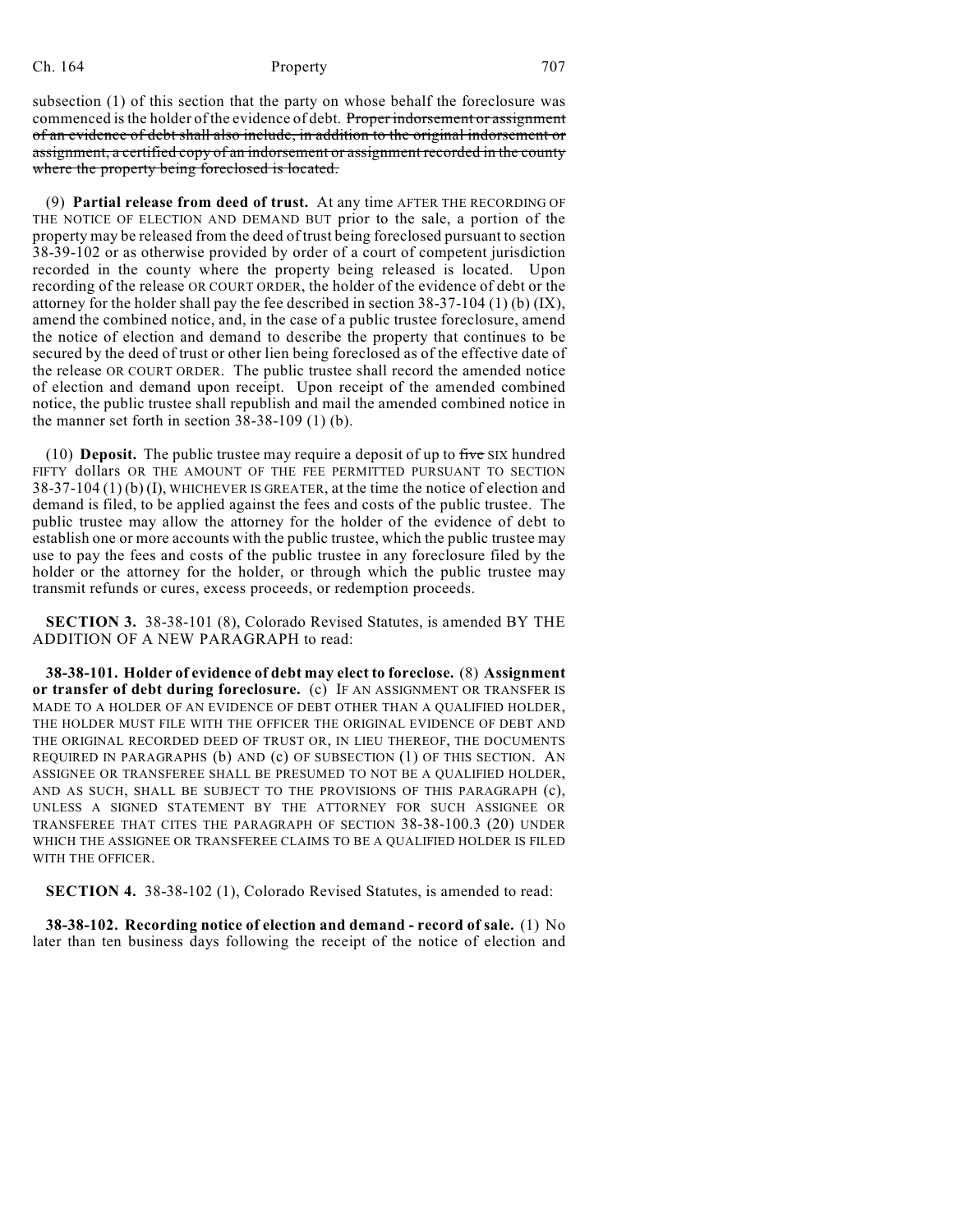demand, the public trustee shall REVIEW THE DOCUMENTS FILED PURSUANT TO SECTION 38-38-101 (1) AND, IF THE FILING IS COMPLETE, cause the notice to be recorded in the office of the county clerk and recorder of the county where the property described in the notice is located.

**SECTION 5.** 38-38-102.5 (2) and (3), Colorado Revised Statutes, are amended to read:

**38-38-102.5. Notice prior to residential foreclosure - hotline.** (2) At least thirty days before filing a notice of election and demand and at least thirty days after default, the holder shall mail a notice addressed to the debtor ORIGINAL GRANTOR OF THE DEED OF TRUST AT THE ADDRESS IN THE RECORDED DEED OF TRUST OR OTHER LIEN BEING FORECLOSED AND, IF DIFFERENT, at the LAST address shown on its IN THE HOLDER'S records, containing the telephone number of the Colorado foreclosure hotline and the direct telephone number of the holder's loss mitigation representative or department.

 $(3)$  (a) This section shall apply only to a default consisting solely of the debtor's failure OF THE ORIGINAL GRANTOR OF THE DEED OF TRUST to make one or more required payments.

(b) With respect to defaults on the same obligation, after the holder has once given the debtor ORIGINAL GRANTOR OF THE DEED OF TRUST a notice as specified in subsection (2) of this section, this section imposes no limitation on the holder's right to foreclose with respect to any subsequent default that occurs within twelve months after such notice.

**SECTION 6.** 38-38-103 (1) (a), (1) (b), (2) (a), (3), (4) (a) (IV), (4) (b), (5) (a), and (5) (b), Colorado Revised Statutes, are amended to read:

**38-38-103. Combined notice - publication - providing information.** (1) (a) NO MORE THAN TWENTY CALENDAR DAYS AFTER THE RECORDING OF THE NOTICE OF ELECTION AND DEMAND, the public trustee shall mail a combined notice as described in subsection (4) of this section to the following persons as set forth in the initial mailing list. as follows:

(I) No more than twenty calendar days after the recording of the notice of election and demand, to:

(A) The original grantor of the deed of trust or obligor under any other lien being foreclosed at the address shown in the recorded deed of trust or other lien being foreclosed and, if different, the last address, if any, shown in the records of the holder of the evidence of debt;

(B) Any person known or believed by the holder of the evidence of debt to be personally liable under the evidence of debt secured by the deed of trust or other lien being foreclosed at the last address, if any, shown in the records of the holder; and

(C) The occupant of the property, addressed to "occupant" at the address of the property;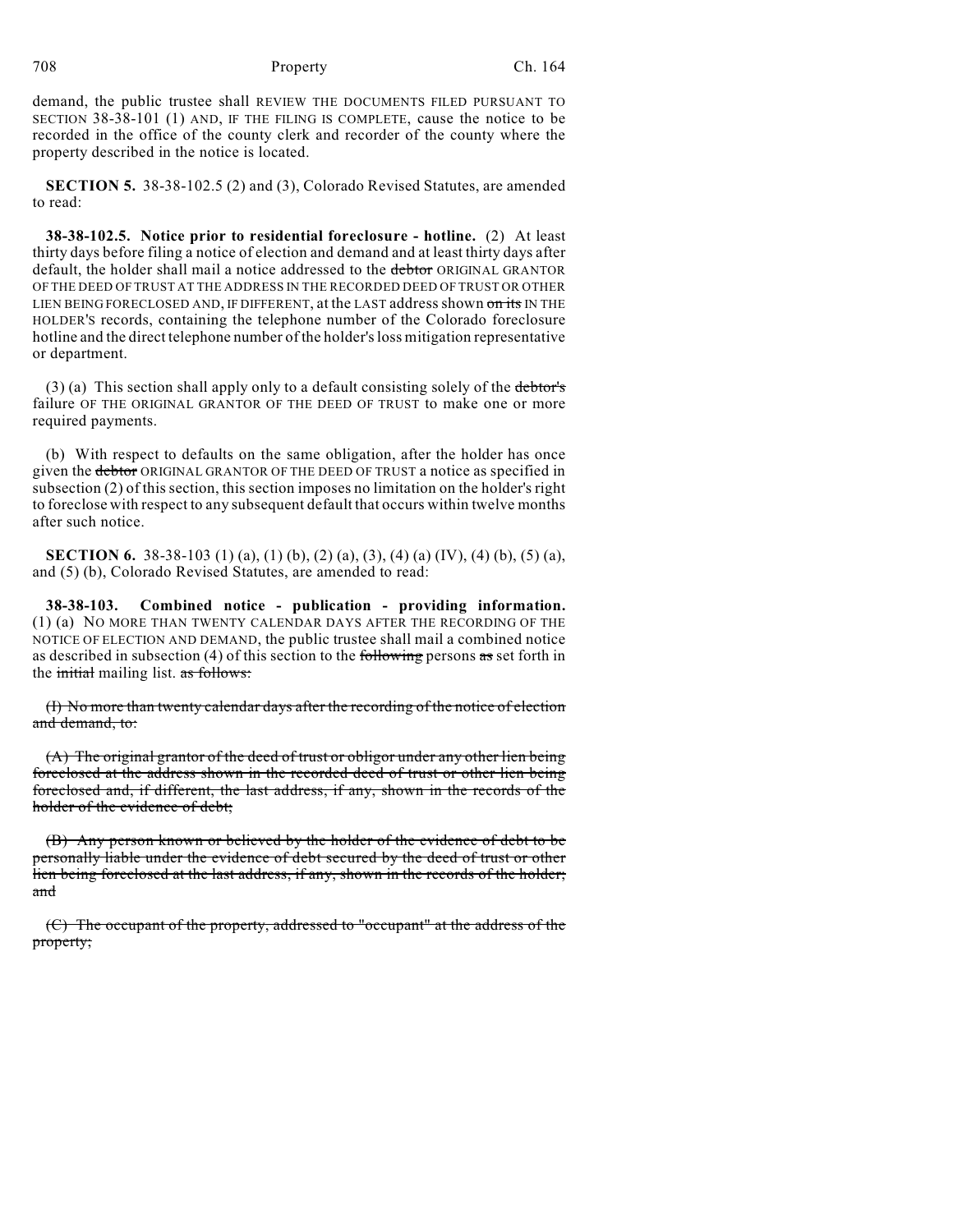## Ch. 164 **Property Property** 209

(II) No more than sixty calendar days nor less than forty-five calendar days prior to the first scheduled date of sale, to the following persons as set forth in the supplemental or amended mailing list:

(A) The original grantor of the deed of trust or obligor under any other lien being foreclosed at the address shown in the recorded deed of trust or other lien being foreclosed and, if different, the last address, if any, shown in the records of the holder of the evidence of debt;

(B) The owner of the property as of the date and time of the recording of the notice of election and demand or lis pendens as shown in the records at the address indicated in such recorded instrument;

(C) Any person known or believed by the holder of the evidence of debt to be personally liable under the evidence of debt secured by the deed of trust or other lien being foreclosed, at the last address, if any, shown in the records of the holder;

(D) The occupant of the property, addressed to "occupant" at the address of the property; and

(E) Each person who appears to have an interest in the property described in the combined notice by an instrument recorded prior to the date and time of the recording of the notice of election and demand or lis pendens with the clerk and recorder of the county where the property or any portion thereof is located at the address of the person indicated on such instrument, if the person's interest in the property may be extinguished by the foreclosure.

(b) With respect to a public trustee sale, if a deed of trust being foreclosed has priority over a lessee who has an unrecorded possessory interest in the property and the holder of the evidence of debt desires to terminate the possessory interest with the foreclosure, the holder shall include on the mailing list the lessee together with the address of the premises of the lessee and, if different, the address of the property NO MORE THAN SIXTY CALENDAR DAYS NOR LESS THAN FORTY-FIVE CALENDAR DAYS PRIOR TO THE FIRST SCHEDULED DATE OF SALE, THE PUBLIC TRUSTEE SHALL MAIL A COMBINED NOTICE AS DESCRIBED IN SUBSECTION (4) OF THIS SECTION TO THE PERSONS AS SET FORTH IN THE MOST RECENT AMENDED MAILING LIST. IF THERE IS NO AMENDED MAILING LIST, THE PUBLIC TRUSTEE SHALL MAIL A COMBINED NOTICE AS DESCRIBED IN SUBSECTION (4) OF THIS SECTION TO THE PERSONS AS SET FORTH IN THE MAILING LIST.

(2) (a) The holder of the evidence of debt or the attorney for the holder  $\frac{m}{q}$ SHALL deliver an amended mailing list to the officer from time to time, but AS NEEDED. IF AN AMENDED MAILING LIST IS RECEIVED AFTER THE OFFICER HAS SENT THE MAILING DESCRIBED IN PARAGRAPH (b) OF SUBSECTION (1) OF THIS SECTION, THE OFFICER SHALL CONTINUE THE SALE TO no less than sixty-five calendar days prior to the actual date of sale AFTER RECEIPT OF THE AMENDED MAILING LIST. The officer shall send the notice pursuant to subsection (4) of this section to the persons on the amended mailing list no less than forty-five calendar days prior to the actual date of sale.

(3) The sheriff shall mail a combined notice as described in subsection (4) of this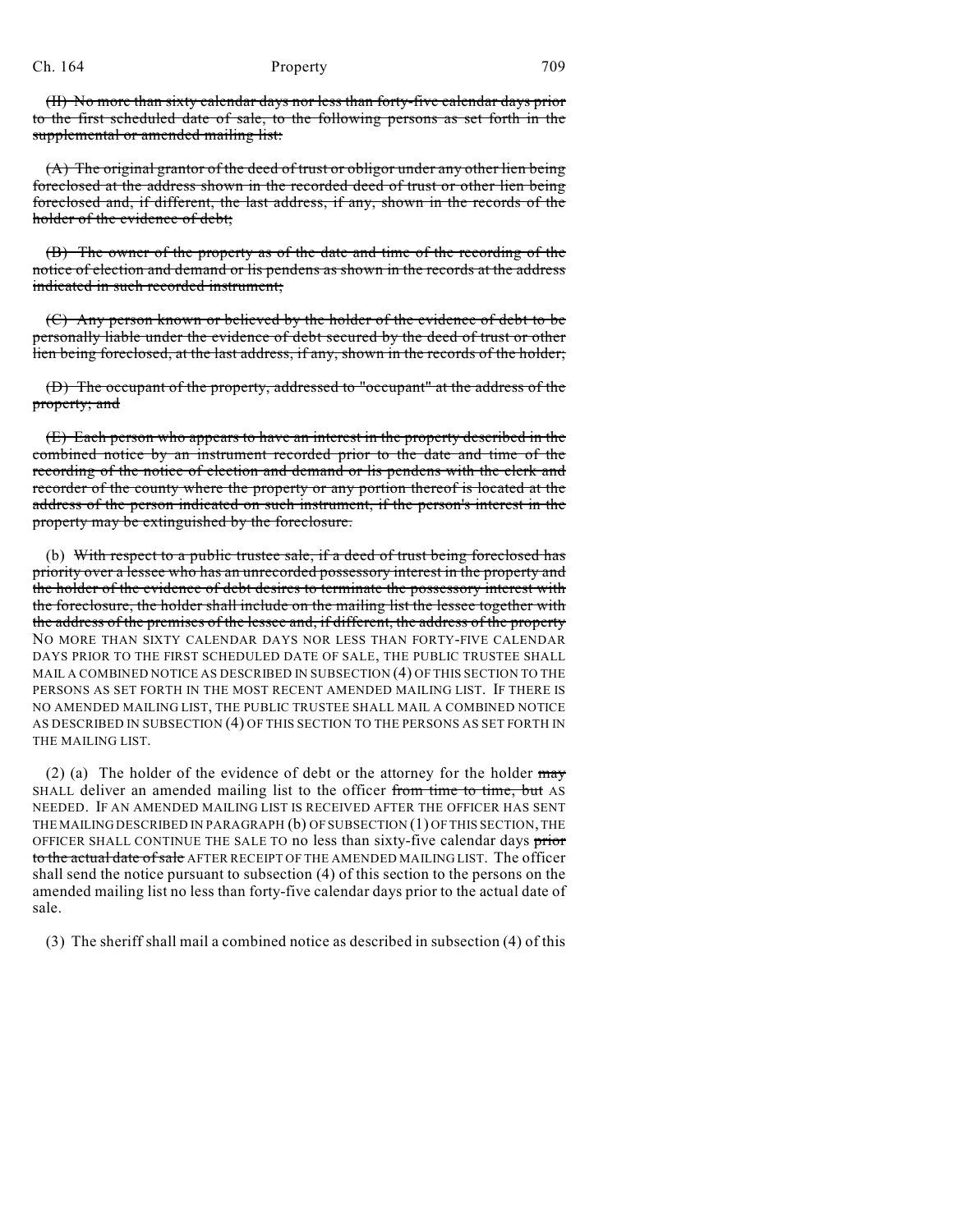section to the persons named at the addresses indicated in  $\pi$  THE mailing list containing the names and addresses of the persons listed in subparagraph (II) of paragraph (a) of subsection  $(1)$  of this section no less than sixteen nor more than thirty calendar days after the holder of the evidence of debt or the attorney for the holder delivers to the sheriff the mailing list and the original or a copy of a decree of foreclosure or a writ of execution directing the sheriff to sell property.

(4) (a) The combined notices required to be mailed pursuant to subsections (1), (2), and (3) of this section shall contain the following:

(IV) The name, address, and telephone number of each attorney, if any, representing the holder of the evidence of debt THE DATE TO WHICH THE SALE HAS BEEN CONTINUED PURSUANT TO PARAGRAPH (a) OF SUBSECTION (2) OF THIS SECTION;

(b) A legible copy of this section and sections  $38-37-108$ ,  $38-38-104$ ,  $38-38-301$ , 38-38-304, 38-38-305, and 38-38-306 SECTIONS 38-37-108, 38-38-104, 38-38-301, 38-38-302, 38-38-304, 38-38-305, AND 38-38-306 shall be sent with all notices pursuant to this section.

(5) (a) No more than sixty calendar days nor less than forty-five calendar days prior to the first scheduled date of sale, unless a longer period of publication is specified in the deed of trust or other lien being foreclosed, a deed of trust or other lien being foreclosed shall be deemed to require the officer to publish COMMENCE PUBLICATION OF the combined notice, omitting BOTH THE STATEMENTS UNDER SUBPARAGRAPHS (II) AND (III) OF PARAGRAPH (a) OF SUBSECTION (4) OF THIS SECTION AND the copies of the statutes under paragraph (b) of subsection (4) of this section and adding the first and last publication dates if not already specified in the combined notice, for four weeks, which means publication once each week for five consecutive weeks.

(b) The officer shall review all such publications THE PUBLICATION of the combined notice for accuracy.

**SECTION 7.** 38-38-104 (1) (a) (V), (1) (d), and (2) (a), Colorado Revised Statutes, are amended, and the said 38-38-104 is further amended BY THE ADDITION OF THE FOLLOWING NEW SUBSECTIONS, to read:

**38-38-104. Right to cure when default is nonpayment - right to cure for certain technical defaults.** (1) Unless the order authorizing the sale described in section 38-38-105 contains a determination that there is a reasonable probability that a default in the terms of the evidence of debt, deed of trust, or other lien being foreclosed other than nonpayment of sums due thereunder has occurred, any of the following persons is entitled to cure the default if the person files with the officer, no later than fifteen calendar days prior to the date of sale, a written notice of intent to cure together with evidence of the person's right to cure to the satisfaction of the officer:

(a) (V) The holder of an order or judgment entered by a court of competent jurisdiction as evidenced in the records after the date and time of the recording of the notice of election and demand or lis pendens ordering title to the property to be vested in a person other than the owner; in connection with a divorce, property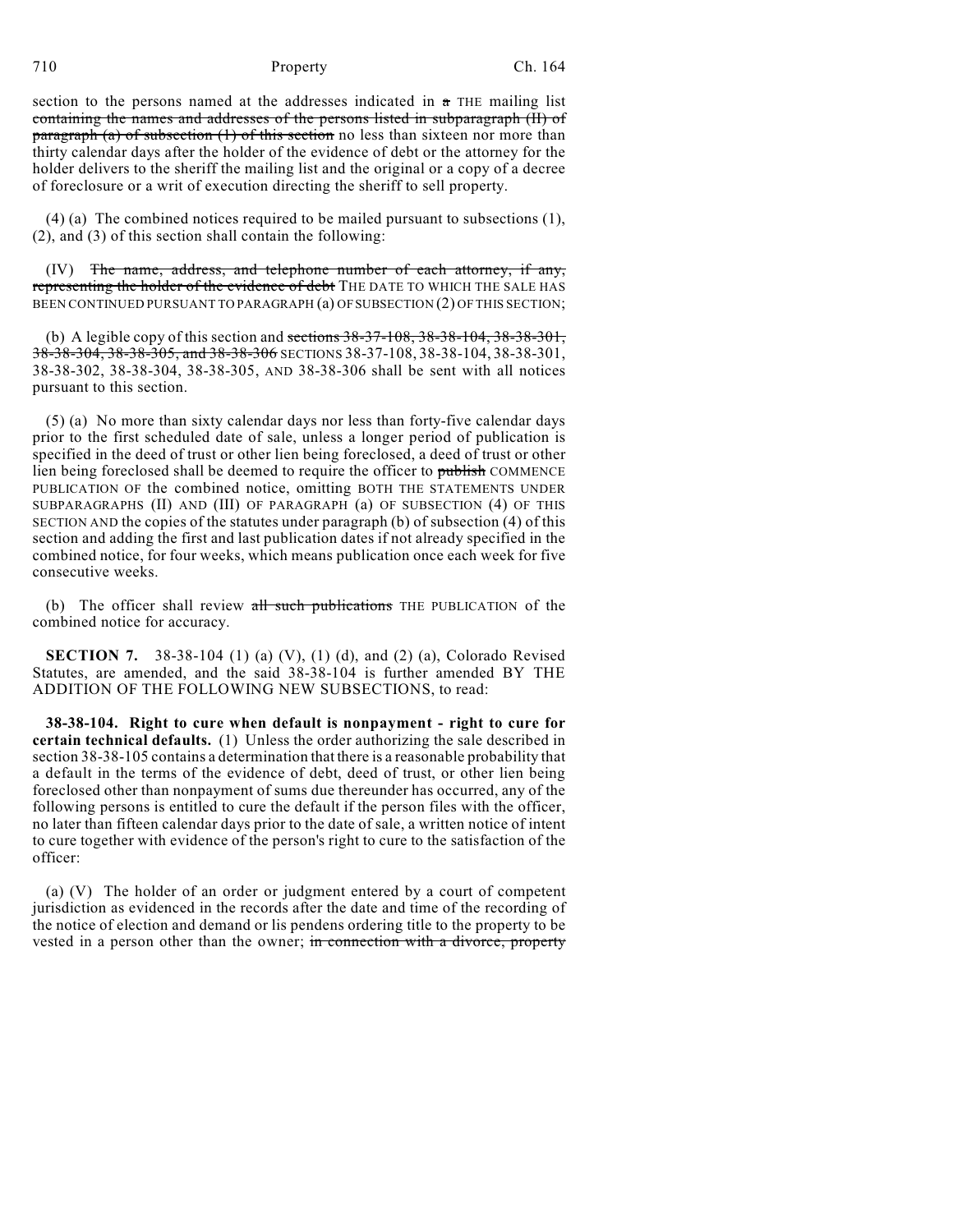#### settlement, quiet title action, or similar proceeding;

(d) A holder of an interest junior to the lien being foreclosed by virtue of being a lienor or lessee of, or a holder of an easement or license on, the property or a contract vendee of the property, if the instrument evidencing the interest was recorded in the records prior to the date and time of the recording of the notice of election and demand or lis pendens. IF, PRIOR TO THE DATE AND TIME OF THE RECORDING OF THE NOTICE OF ELECTION AND DEMAND OR LIS PENDENS, A LIEN IS RECORDED IN AN INCORRECT COUNTY, THE HOLDER'S RIGHTS UNDER THIS SECTION SHALL ONLY BE VALID IF THE LIEN IS RERECORDED IN THE CORRECT COUNTY AT LEAST FIFTEEN CALENDAR DAYS PRIOR TO THE ACTUAL DATE OF SALE.

(2) (a) Promptly upon receipt of a notice of intent to cure by the officer, but no less than twelve calendar days prior to the date of sale, the officer shall transmit by mail, facsimile, or electronic means to the person executing the notice of election and demand a request for a statement of all sums necessary to cure the default. The statement shall be filed with the officer by the attorney for the holder or, if none, by the holder of the evidence of debt and shall set forth the amounts necessary to cure as identified in paragraph (b) of this subsection (2), with the same detail as required for a bid pursuant to section 38-38-106. UPON RECEIPT OF THE STATEMENT OF THE AMOUNTS NEEDED TO CURE, THE OFFICER SHALL TRANSMIT THE STATEMENT IN WRITING TO THE PERSON FILING THE NOTICE OF INTENT TO CURE THE DEFAULT.

(6) FOLLOWING EXPIRATION OF THE PERIOD FOR WHICH THE CURE STATEMENT IS EFFECTIVE, BUT NO LESS THAN FIFTEEN CALENDAR DAYS PRIOR TO THE DATE OF SALE, THE PERSON WHO ORIGINALLY SUBMITTED THE NOTICE OF INTENT TO CURE MAY MAKE A WRITTEN REQUEST TO THE PUBLIC TRUSTEE FOR AN UPDATE OF THE AMOUNT NECESSARY TO CURE. UPON RECEIPT BY THE PUBLIC TRUSTEE OF SUCH WRITTEN REQUEST FOR UPDATED CURE FIGURES, SUBSECTION (2) OF THIS SECTION SHALL APPLY.

(7) IF THE HOLDER OF THE EVIDENCE OF DEBT OR THE ATTORNEY FOR THE HOLDER RECEIVES A REQUEST FOR A CURE STATEMENT UNDER PARAGRAPH (a) OF SUBSECTION (2) OF THIS SECTION AND DOES NOT FILE A CURE STATEMENT WITH THE PUBLIC TRUSTEE BY THE EARLIER OF TEN BUSINESS DAYS AFTER RECEIPT OF THE REQUEST OR THE CLOSE OF OPERATIONS IN THE PUBLIC TRUSTEE'S OFFICE ON THE EIGHTH CALENDAR DAY BEFORE THE DATE OF THE SALE, THE OFFICER SHALL CONTINUE THE SALE FOR ONE WEEK. THEREAFTER AND UNTIL THE CURE STATEMENT IS FILED, THE OFFICER SHALL CONTINUE THE SALE AN ADDITIONAL WEEK FOR EACH WEEK THAT THE HOLDER FAILS TO FILE THE CURE STATEMENT; EXCEPT THAT THE SALE SHALL NOT BE CONTINUED BEYOND THE PERIOD OF CONTINUANCE ALLOWED UNDER SECTION 38-38-109 (1) (a).

**SECTION 8.** 38-38-105 (2), Colorado Revised Statutes, is amended to read:

**38-38-105. Court order authorizing sale mandatory.** (2) (a) On and after January 1, 2008, whenever a public trustee forecloses upon a deed of trust under this article, the holder of the evidence of debt or the attorney for the holder shall obtain an order authorizing sale from a court of competent jurisdiction to issue the same pursuant to rule 120 OR OTHER RULE of the Colorado rules of civil procedure. The order shall recite the date the hearing was scheduled if no hearing was held, or the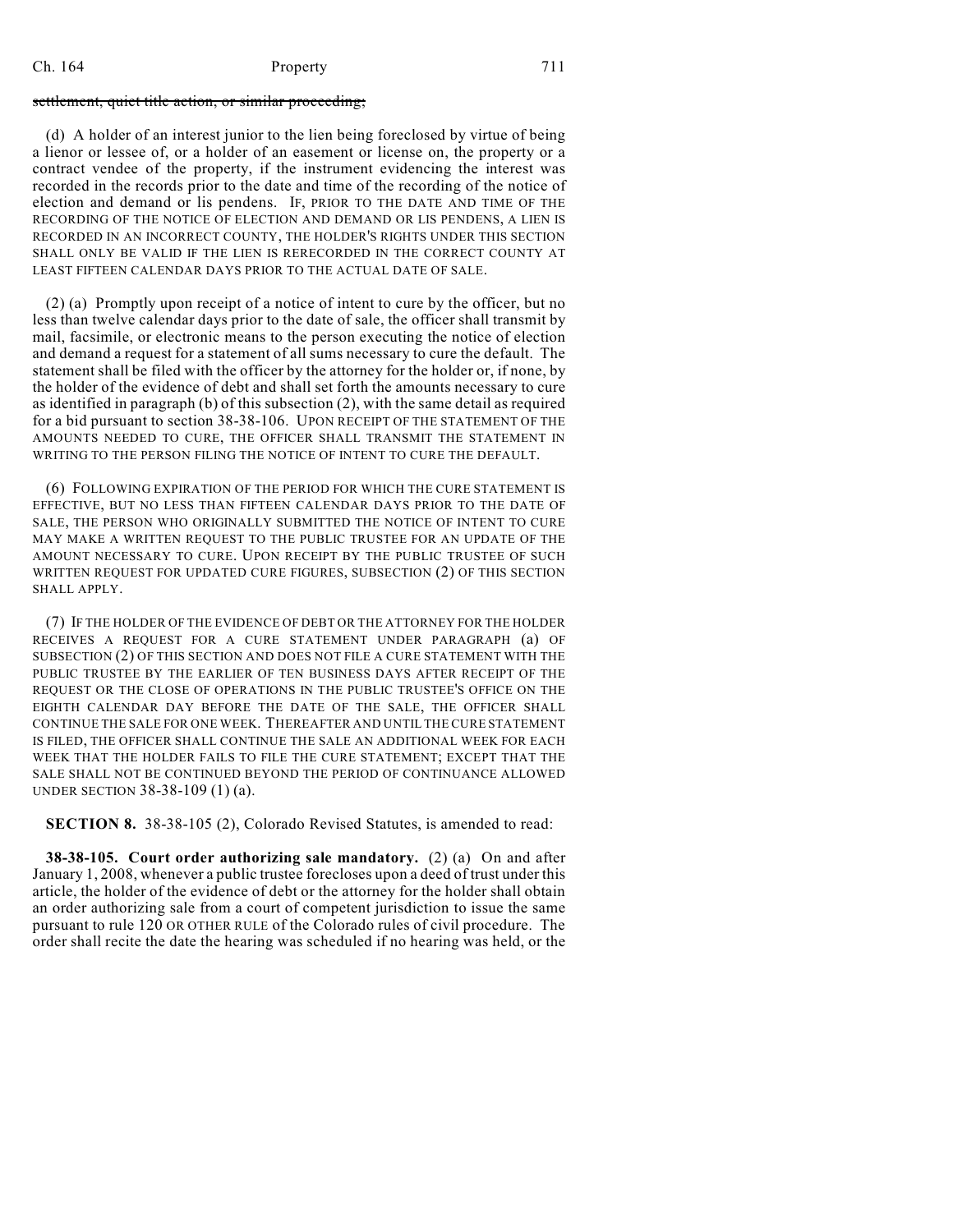date the hearing was completed if a response was filed HEARING WAS HELD, which date in either case must be no later than the day prior to the last day on which an effective notice of intent to cure may be filed with the public trustee under section 38-38-104. A SALE HELD WITHOUT AN ORDER AUTHORIZING SALE ISSUED IN COMPLIANCE WITH THIS PARAGRAPH (a) SHALL BE INVALID.

(b) THE PUBLIC TRUSTEE SHALL POSTPONE THE SALE, UNLESS the holder or the attorney for the holder shall cause CAUSES a copy of the order to be provided to the public trustee no later than 12 noon on the second business day prior to the date of sale. A sale held without an order authorizing sale shall be invalid A SALE HELD IN VIOLATION OF THIS PARAGRAPH (b) SHALL NOT BE INVALID IF AN ORDER THAT COMPLIED WITH THE PROVISIONS OF PARAGRAPH (a) OF THIS SUBSECTION (2) WAS ENTERED.

**SECTION 9.** 38-38-106 (2) and (7), Colorado Revised Statutes, are amended to read:

**38-38-106. Bid required - form of bid.** (2) The holder of the evidence of debt shall submit a signed and acknowledged bid, or the attorney for the holder shall submit a signed bid, which shall specify the following amounts, itemized in substantially the following categories and in substantially the following form:

BID

Public Trustee (or Sheriff) of the County (or City and County) of \_\_\_\_\_\_\_, State of Colorado (hereinafter the "officer").

Date: \_\_\_\_\_\_\_\_\_\_\_\_\_\_

To:

| whose mailing address is |                   |        | bids the sum of |  |
|--------------------------|-------------------|--------|-----------------|--|
| in your Sale No.         | to be held on the | dav of |                 |  |

The following is an itemization of all amounts due the holder of the evidence of debt secured by the deed of trust or other lien being foreclosed.

STREET ADDRESS OF PROPERTY BEING FORECLOSED, IF KNOWN: REGULAR  $\lceil$   $\rceil$  / DEFAULT  $\lceil$  RATE OF INTEREST AS OF THE DATE OF SALE:

(Inapplicable items may be omitted):

| AMOUNTS DUE UNDER THE EVIDENCE OF DEBT:      |  |
|----------------------------------------------|--|
| Principal                                    |  |
| Interest                                     |  |
| Late charges                                 |  |
| Allowable prepayment penalties or            |  |
| premiums                                     |  |
| Other amounts due under the evidence of debt |  |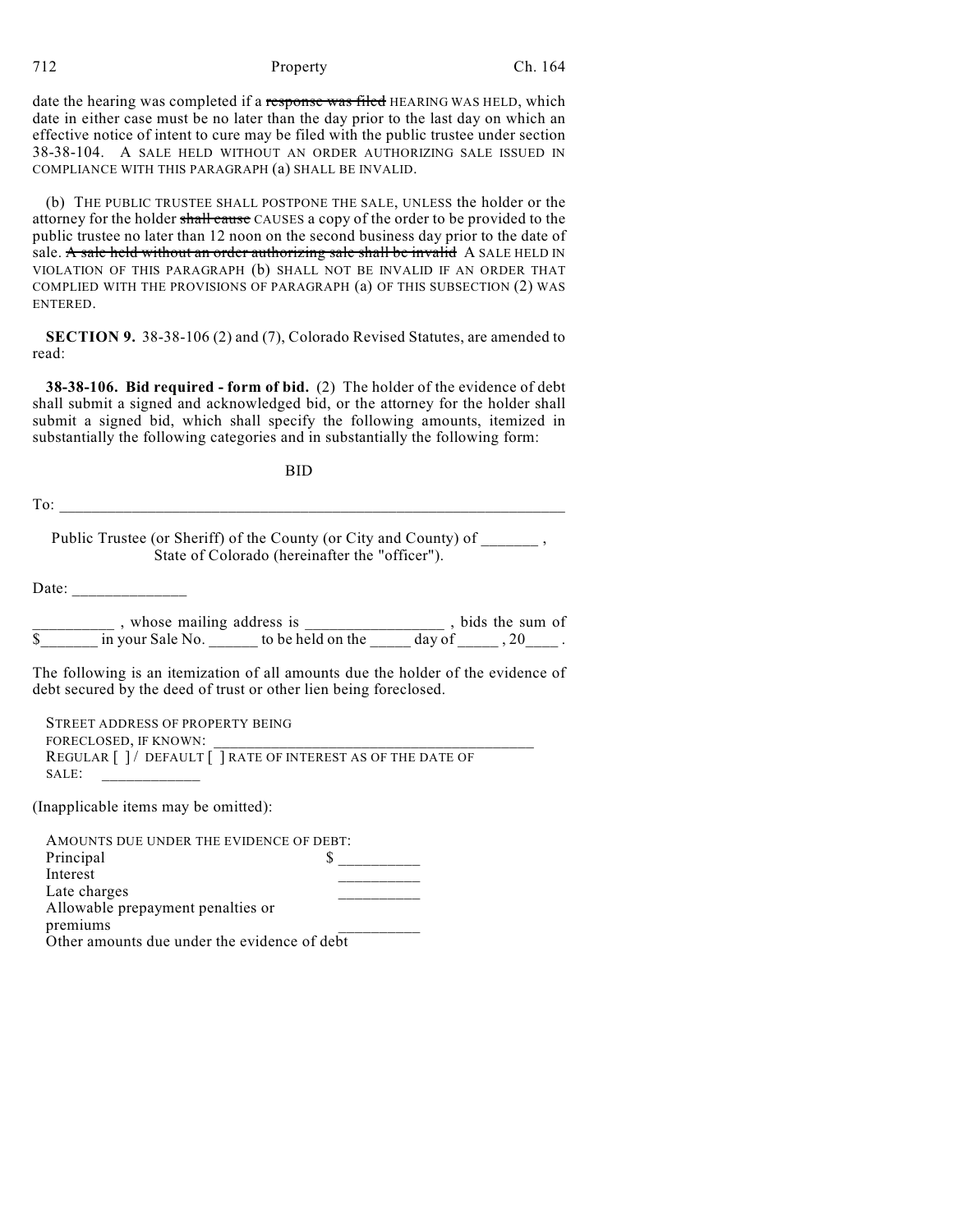| Ch. 164                                                               | Property |    | 713 |
|-----------------------------------------------------------------------|----------|----|-----|
| (specify)                                                             |          |    |     |
| CATEGORY SUBTOTAL:                                                    |          | \$ |     |
| OTHER FEES AND COSTS ADVANCED BY THE HOLDER OF EVIDENCE OF            |          |    |     |
| DEBT:                                                                 |          |    |     |
| PROPERTY, GENERAL LIABILITY, AND                                      |          |    |     |
| <b>CASUALTY INSURANCE</b>                                             |          |    |     |
| PROPERTY INSPECTIONS                                                  |          |    |     |
| APPRAISALS                                                            |          |    |     |
| TAXES AND ASSESSMENTS                                                 |          |    |     |
| UTILITY CHARGES OWED OR INCURRED                                      |          |    |     |
| HOMEOWNER'S ASSOCIATION                                               |          |    |     |
| <b>ASSESSMENT PAID</b>                                                |          |    |     |
| PERMITTED AMOUNTS PAID ON                                             |          |    |     |
| PRIOR LIENS                                                           |          |    |     |
| PERMITTED LEASE PAYMENTS                                              |          |    |     |
| Less impound/escrow account credit                                    |          |    |     |
| Plus impound/escrow account                                           |          |    |     |
| deficiency                                                            |          |    |     |
| Other (describe)                                                      |          |    |     |
| Category subtotal:                                                    |          | \$ |     |
| Plus ATTORNEY fees and costs for the following ADVANCES:              |          |    |     |
| <b>ATTORNEY FEES</b>                                                  |          |    |     |
| Title commitments and insurances or abstractor                        |          |    |     |
| charges                                                               |          |    |     |
| Property, general liability, and                                      |          |    |     |
| casualty insurance                                                    |          |    |     |
| Court docketing                                                       | ________ |    |     |
| Appraisals                                                            |          |    |     |
| Property inspections                                                  |          |    |     |
| Statutory notice                                                      |          |    |     |
| Postage                                                               |          |    |     |
| Electronic transmissions                                              |          |    |     |
| Photocopies                                                           |          |    |     |
| Attorney fees                                                         |          |    |     |
| Telephone                                                             |          |    |     |
|                                                                       |          |    |     |
| OTHER (DESCRIBE)                                                      |          | \$ |     |
| Category subtotal:<br>Plus OFFICER fees and costs: for the following: |          |    |     |
| Officer STATUTORY FEE                                                 |          |    |     |
|                                                                       |          |    |     |
| Publication CHARGES                                                   |          |    |     |
| Other (describe)                                                      |          |    |     |
| Category subtotal:                                                    |          | \$ |     |
| Plus the following:                                                   |          |    |     |
| Permitted amounts paid on prior liens                                 |          |    |     |
| <b>Taxes and assessments</b>                                          |          |    |     |
| Utility charges owed or incurred                                      |          |    |     |
| Homeowners' association assessments                                   |          |    |     |
| paid                                                                  |          |    |     |
| Permitted lease payments                                              |          |    |     |
| Category subtotal:                                                    |          | D  |     |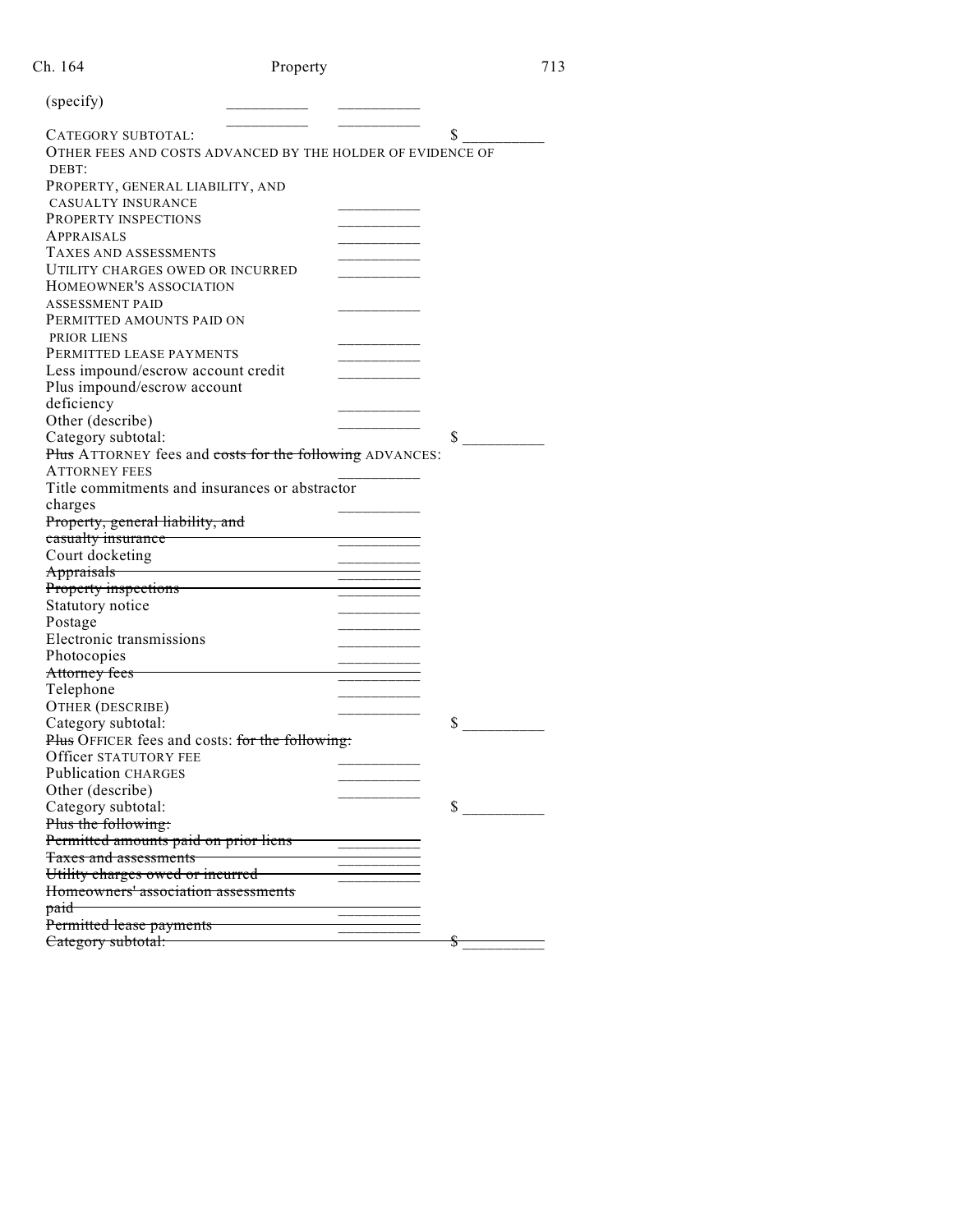| 714                | Property                                                                                  | Ch. 164 |  |  |
|--------------------|-------------------------------------------------------------------------------------------|---------|--|--|
| debt<br><b>Bid</b> | Total due holder of the evidence of                                                       |         |  |  |
| Deficiency         |                                                                                           |         |  |  |
|                    | I enclose herewith the following:                                                         |         |  |  |
|                    | 1. Order authorizing sale.                                                                |         |  |  |
|                    | 2. Check (if applicable) to your order in the sum of \$_______ covering the               |         |  |  |
|                    | balance of your fees and costs.                                                           |         |  |  |
|                    |                                                                                           |         |  |  |
|                    |                                                                                           |         |  |  |
|                    | 1. Certificate of Purchase                                                                |         |  |  |
|                    | 2. Confirmation Deed                                                                      |         |  |  |
|                    | $\frac{3}{2}$ . Promissory note with THE deficiency, IF ANY, noted thereon                |         |  |  |
|                    | 4.2. Refund for overpayment of officer's fees and costs, if any                           |         |  |  |
|                    |                                                                                           |         |  |  |
|                    | 5.3. Other: $\frac{1}{\sqrt{2\pi}}$ Mame of the holder of the evidence of debt or AND the |         |  |  |
|                    | attorney for the holder:                                                                  |         |  |  |
|                    |                                                                                           |         |  |  |
|                    |                                                                                           |         |  |  |
|                    |                                                                                           |         |  |  |
|                    |                                                                                           |         |  |  |
|                    |                                                                                           |         |  |  |
|                    | ATTORNEY BUSINESS telephone: ___________________                                          |         |  |  |
|                    |                                                                                           |         |  |  |

(7) (a) Other than a bid by the holder of the evidence of debt not exceeding the total amount due shown on the bid pursuant to subsection (2) of this section, the payment of any bid amount at sale must be received by the officer no later than the date and time of the sale, or at an alternative time after the sale and on the day of the sale, as specified in writing by the officer. The payment shall be in the form specified in section 38-37-108. If the officer has not received full payment of the bid amount from the highest bidder at the sale pursuant to this subsection (7), the next highest bidder who has timely tendered the full amount of the bid under this subsection (7) shall be deemed the successful bidder at the sale.

(b) THE OFFICER MAY ESTABLISH WRITTEN POLICIES RELATING TO ALL ASPECTS OF THE FORECLOSURE SALE THAT ARE CONSISTENT WITH THE PROVISIONS OF THIS ARTICLE. THE WRITTEN POLICIES SHALL BE MADE AVAILABLE TO THE GENERAL PUBLIC.

**SECTION 10.** The introductory portion to 38-38-108 (2) (a) (I), Colorado Revised Statutes, is amended to read:

**38-38-108. Date of sale.** (2) (a) (I) If it is not evident from the legal description contained in the deed of trust or other lien being foreclosed whether the property described therein is agricultural property, the officer shall make that determination no less than ten calendar days nor more than twenty calendar days after the recording of the notice of election and demand; and EXCEPT THAT THE OFFICER MAY MAKE THE DETERMINATION AT ANY EARLIER TIME UPON PRESENTATION OF ACCEPTABLE EVIDENCE THAT THE PROPERTY IS NOT AGRICULTURAL PROPERTY. THE OFFICER shall accept the following as evidence that the property is not agricultural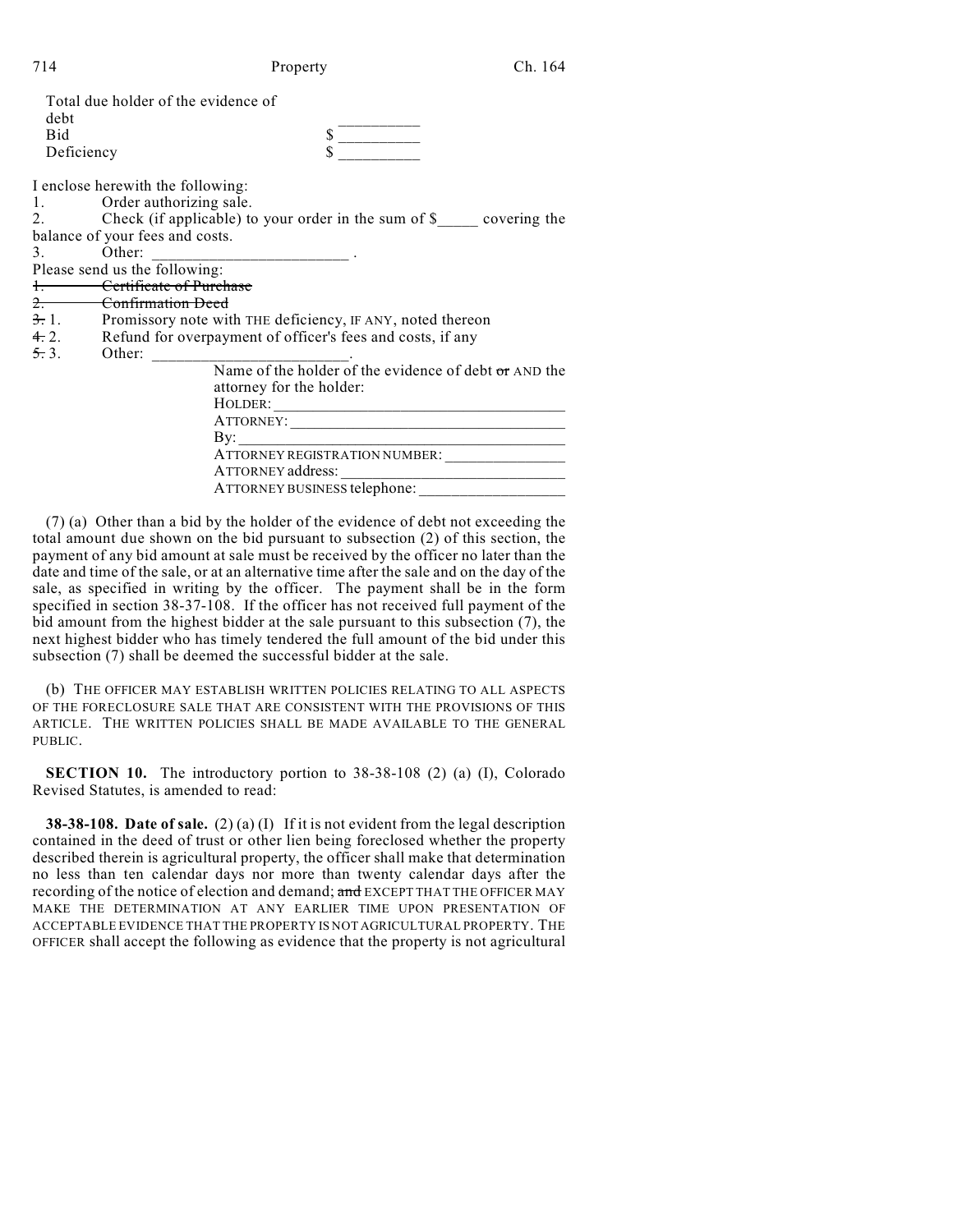property:

**SECTION 11.** 38-38-109 (1) (b), (1) (c), (2) (b) (I), (2) (d), and (3) (b), Colorado Revised Statutes, are amended to read:

**38-38-109. Continuance of sale - effect of bankruptcy - withdrawal of sale.** (1) **Continuance.** (b) At the request of the holder of the evidence of debt or the attorney for the holder OR UPON THE OFFICER'S OWN INITIATIVE, the officer shall correct any errors in a published combined notice and shall continue the then-scheduled date of sale to a future date within the period of continuance allowed by paragraph (a) of this subsection (1) to permit a corrected combined notice to be published or the original combined notice to be republished pursuant to section 38-38-103 (5). IF THE OFFICER FAILED TO PUBLISH THE COMBINED NOTICE AS REQUIRED BY SECTION 38-38-103 (5), THE OFFICER SHALL CONTINUE THE THEN-SCHEDULED DATE OF SALE TO A FUTURE DATE WITHIN THE PERIOD OF CONTINUANCE ALLOWED BY PARAGRAPH (a) OF THIS SUBSECTION (1). The future date of sale TO WHICH THE SALE IS CONTINUED PURSUANT TO THIS PARAGRAPH (b) shall be no later than thirty calendar days after the fifth publication of the corrected combined notice or republished combined notice. The officer shall mail a copy of the combined notice, or corrected combined notice if the original combined notice was erroneous, to the persons and addresses on the supplemental or MOST RECENT amended mailing list no later than ten calendar days after the first correct publication or republication and no less than forty-five calendar days prior to the actual date of sale in the same manner as set forth in section 38-38-103. IF THERE IS NO AMENDED MAILING LIST, THE OFFICER SHALL MAIL A COPY OF THE COMBINED NOTICE, OR CORRECTED COMBINED NOTICE IF THE ORIGINAL COMBINED NOTICE WAS ERRONEOUS, TO THE PERSONS AS SET FORTH IN THE MAILING LIST.

(c) (I) (A) If the holder of the evidence of debt or the attorney for the holder receives a request for a cure statement under section 38-38-104 (2) (a) thirty calendar days or less before the date of sale and does not file a cure statement with the public trustee by 12 noon on the seventh calendar day before the date of sale, the officer shall continue the sale week to week until the statement is filed but not beyond the period of continuance allowed by paragraph (a) of this subsection (1). IF A CURE STATEMENT IS NOT TIMELY FILED, THE SALE WILL BE CONTINUED PURSUANT TO SECTION 38-38-104 (7).

(B) If the holder of the evidence of debt or the attorney for the holder receives a request for a cure statement under section  $38-38-104$  (2) (a) more than thirty calendar days before the date of sale and does not file a cure statement with the public trustee within ten business days after receipt of the request, the public trustee shall continue the sale week to week until the statement is filed as required by this paragraph (c) but not beyond the period of continuance allowed by paragraph (a) of this subsection (1).

 $(II)$  If the cure statement is not filed with the public trustee by 12 noon on the seventh calendar day before the last date of sale permitted under paragraph (a) of this subsection (1), the foreclosure shall be deemed withdrawn, and the holder of the evidence of debt or the attorney for the holder shall file a written withdrawal of the notice of election and demand with the public trustee. The public trustee shall record the withdrawal and collect all fees and costs actually incurred by the public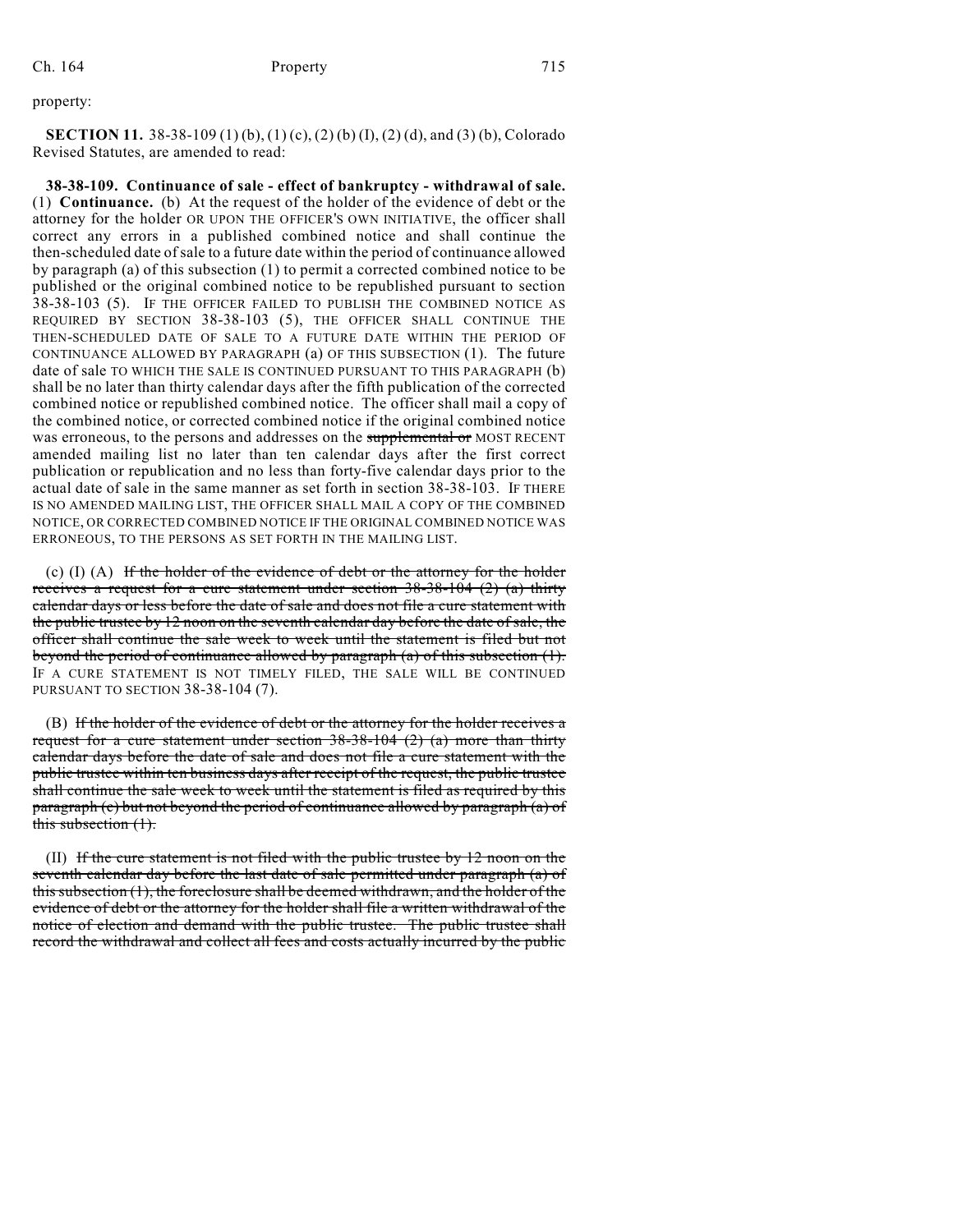#### trustee together with a withdrawal fee in the amount authorized under section  $38-37-104$  (1) (b) (V).

(2) **Effect of bankruptcy proceedings.** (b) (I) If all THE publications of the combined notice prescribed by section 38-38-103 (5) or 13-56-201 (1), C.R.S., HAVE NOT BEEN STARTED OR IF ALL THE PUBLICATIONS have not been completed before a bankruptcy petition has been filed that automatically stays the officer from conducting the sale, the officer shall immediately cancel any remaining publications of the combined notice and, on the date set for the sale, announce, post, or provide a notice that the sale has been enjoined or has been stayed by the automatic stay provisions of the federal bankruptcy code of 1978, title 11 of the United States Code, as amended. The sale shall not be continued under paragraph (a) of subsection (1) of this section.

(d) If a sale is enjoined OR SET ASIDE by court order, the same procedures as set forth in paragraphs (a),  $\overline{and}$  (b), AND (c) of this subsection (2) shall apply unless the court order specifies otherwise. THE FEES PRESCRIBED IN SECTION 38-37-104 (1)(b) (VII) AND (1) (b) (VIII) SHALL APPLY TO THE PROCEDURES DESCRIBED IN THIS SUBSECTION (2).

(3) **Withdrawal.** (b) If there is no sale and if a withdrawal is not filed within forty-five calendar days after the last date of sale permitted by law, the public trustee may transmit by mail or electronic transmission to the attorney for the holder of the evidence of debt, or if no attorney then to the holder, a notice that a withdrawal of the notice of election and demand may be recorded by the public trustee unless a response requesting that such withdrawal not be recorded BE DELAYED FOR NINETY CALENDAR DAYS is received by the public trustee within thirty calendar days after the date the public trustee's notice is transmitted. IF SUCH RESPONSE IS RECEIVED BY THE PUBLIC TRUSTEE AND THERE IS NO SALE NOR IS A WITHDRAWAL FILED WITHIN THE NINETY-DAY DELAY, THE PUBLIC TRUSTEE MAY RECORD A WITHDRAWAL OF THE NOTICE OF ELECTION AND DEMAND. If a withdrawal is recorded during the pendency of an automatic stay imposed on the sale based on any proceeding filed under the federal bankruptcy code of 1978, title 11 of the United States Code, as amended, the withdrawal shall be void and of no force and effect, and the public trustee shall mail to all persons on the mailing list a notice that the withdrawal of the notice of election and demand occurred during the pendency of an injunction or bankruptcy stay and is void and of no force and effect. The public trustee shall cause the notice to be recorded in the office of the county clerk and recorder of the county where the property described in the notice is located. All unpaid fees and costs owed and incurred by the public trustee, as well as a withdrawal fee in the amount authorized by section 38-37-104 (1) (b) (VI), shall be paid by the holder. The amount due shall accrue interest at the rate provided by law. Until all amounts due and owing are paid, the public trustee shall be entitled to hold all documentation in the public trustee's possession and to withhold all other services requested by the holder or the attorney for the holder with respect to the deed of trust or other lien being foreclosed.

**SECTION 12.** 38-38-111 (1) and (2), Colorado Revised Statutes, are amended to read:

**38-38-111. Treatment of excess proceeds.** (1) If, at a sale, the property is sold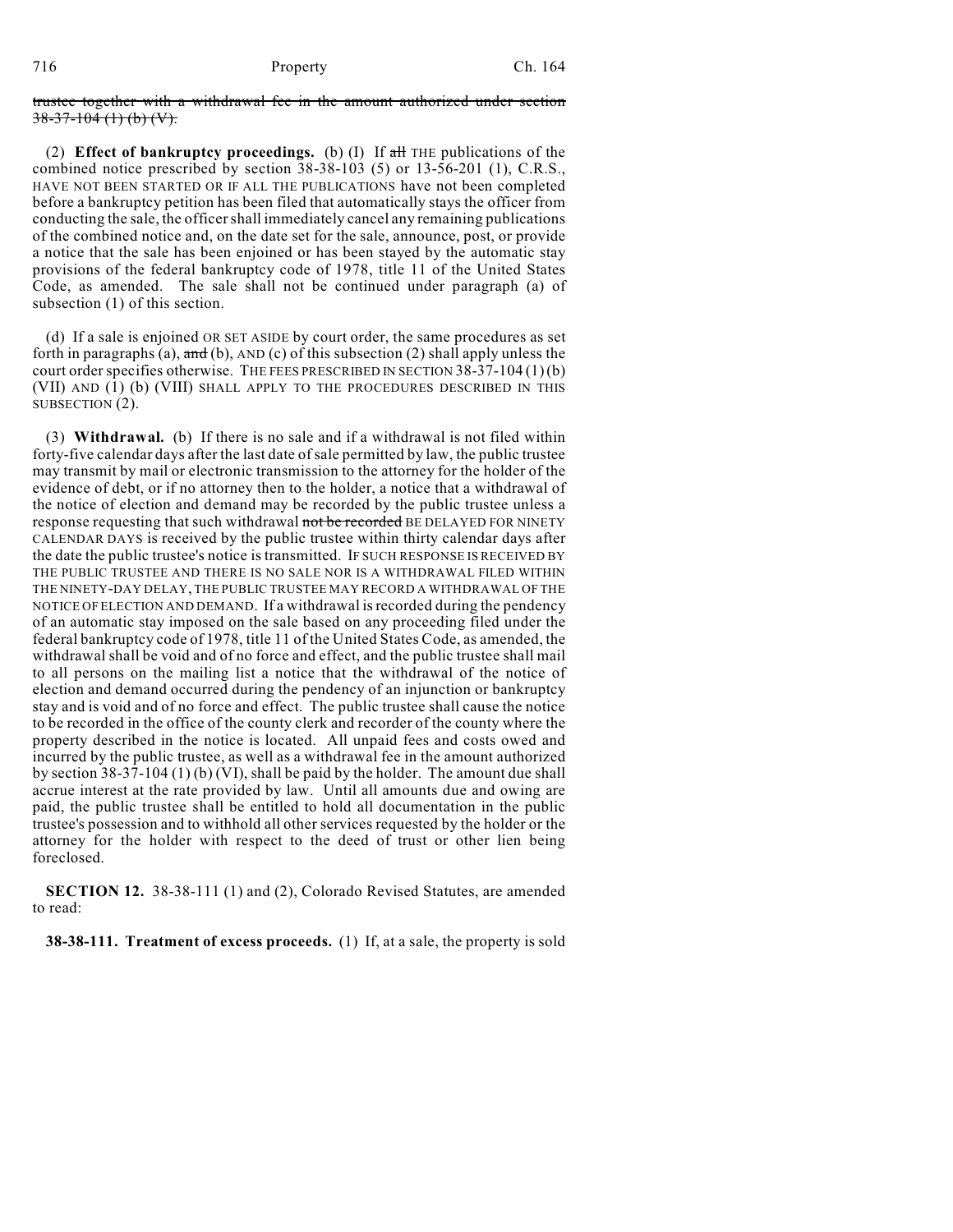## Ch. 164 **Property Property** 717

for an amount in excess of the sum of the fees and costs pursuant to section 38-37-104, the fees and costs of sale, and moneys due WRITTEN OR AMENDED BID AMOUNT EXECUTED BY the holder of the evidence of debt secured by the deed of trust or other lien being foreclosed, such excess proceeds shall be FIRST APPLIED TO ANY DEFICIENCY AS INDICATED IN THE HOLDER'S BID, AND THEN paid to the officer to be held in escrow until the end of all redemption periods as provided in section 38-38-302.

(2) Upon the expiration of all redemption periods provided in section 38-38-302, the ANY REMAINING excess proceeds shall be paid in order of recording priority first to the holder of the evidence of debt to the extent of any deficiency as indicated in the holder's bid, subject to subsection (4) of this section, and second to junior lienors, determined as of the recording date of the notice of election and demand or lis pendens according to the records, who have duly filed a notice of intent to redeem and whose liens have not been redeemed in full pursuant to section 38-38-302, in each case up to the unpaid amount of each such lienor's lien plus fees and costs. A lienor holding a lien that is not entitled to redeem by virtue of being recorded after the notice of election and demand,  $\sigma$  a lienor that has not timely filed a notice of intent to redeem pursuant to section 38-38-302, OR A LIENOR WHO ACCEPTS LESS THAN A FULL REDEMPTION PURSUANT TO SECTION 38-38-302 (4) (c) shall not have any claim to any portion of the excess proceeds. After payment to all lienors and the holder entitled to receive excess proceeds pursuant to this section, any remaining excess proceeds shall be paid to the owner of the property as of the date and time of the recording of the notice of election and demand or lis pendens.

**SECTION 13.** 38-38-113 (1), Colorado Revised Statutes, is amended to read:

**38-38-113. Rescission of public trustee sale.** (1) If the successful bidder at a foreclosure sale is the holder of the evidence of debt foreclosing the deed of trust or other lien, then such successful bidder, the bidder's attorney, the assignee of the successful bidder pursuant to section 38-38-403, or the assignee's attorney may rescind the sale without obtaining a court order by filing with the public trustee no later than eight business days after the date of the sale a notice of rescission of sale stating that the sale is being rescinded, the number and date of the sale, the name of the person to whom the certificate of purchase was issued, the name of the assignee, if any, the RECORDING DATE AND reception number or book and page number for the recorded certificate of purchase, and the legal description of the property foreclosed. The notice shall be signed and properly acknowledged by the successful bidder or assignee, or signed by the bidder or assignee's attorney. Upon receipt of the notice of rescission of sale, the original certificate of purchase, any assignment of the certificate of purchase, the public trustee's fee for the rescission specified in section 38-37-104, and the costs of recording the notice of rescission of the sale, the public trustee shall record the notice of rescission of sale in the county records.

**SECTION 14.** The introductory portion to 38-38-302 (1) and 38-38-302 (1) (c),  $(1)$  (d)  $(III)$ ,  $(1)$  (d)  $(IV)$ ,  $(1)$  (f),  $(3)$  (a),  $(6)$ , and  $(8)$ , Colorado Revised Statutes, are amended to read:

**38-38-302. Redemption by lienor - procedure.** (1) **Requirements for redemption.** A lienor or assignee of a lien is entitled to redeem if THE FOLLOWING REQUIREMENTS ARE MET TO THE SATISFACTION OF THE OFFICER: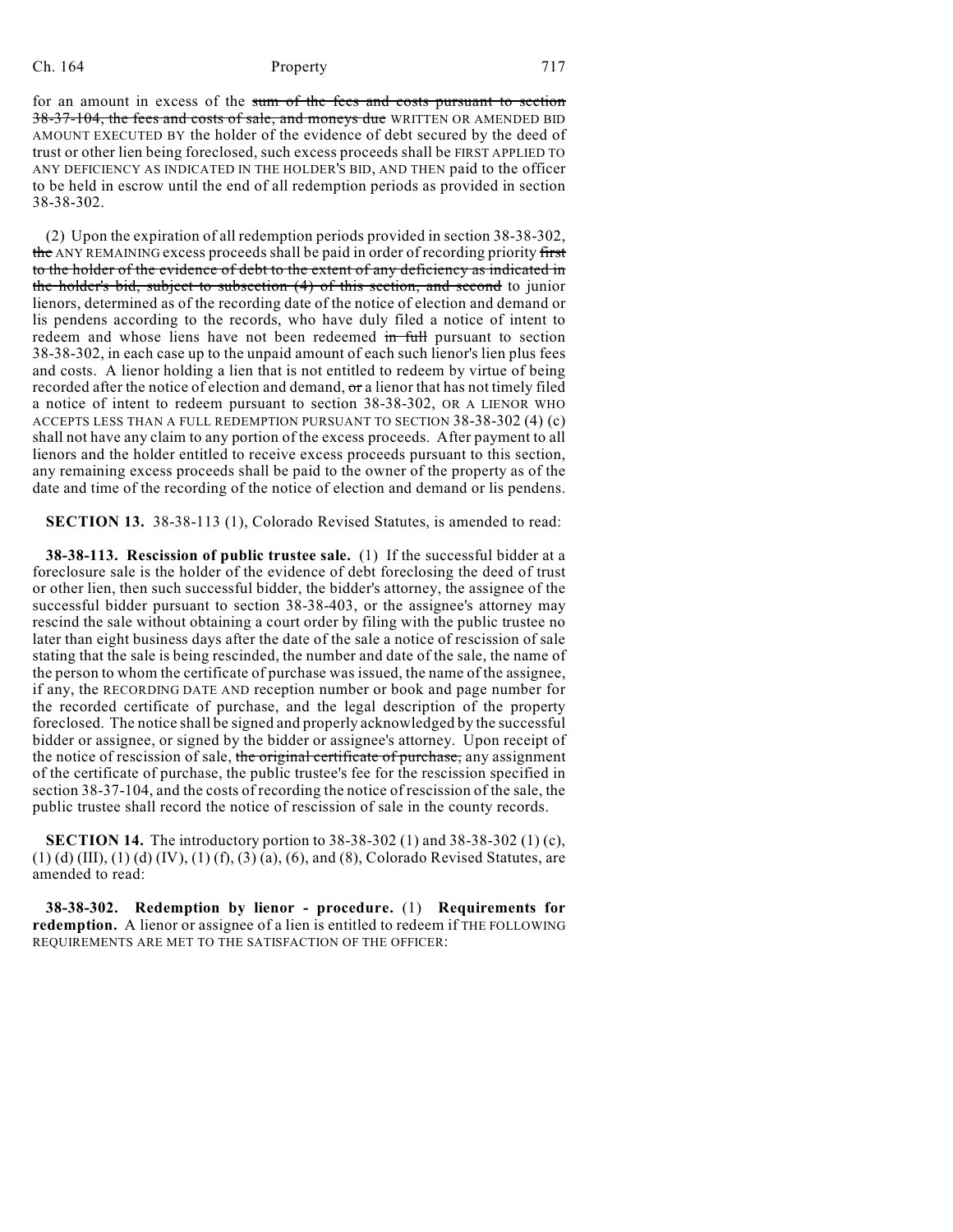(c) The lienor's lien appears by instruments that were duly recorded in the office of the clerk and recorder of the county where all or a portion of the property is located prior to the recording of the notice of election and demand or lis pendens and the lienor IS ONE OF THE PERSONS WHO would be entitled to cure pursuant to section 38-38-104 (1), REGARDLESS OF WHETHER SUCH LIENOR FILED A NOTICE OF INTENT TO CURE. IF, PRIOR TO THE DATE AND TIME OF THE RECORDING OF THE NOTICE OF ELECTION AND DEMAND OR LIS PENDENS, A LIEN WAS RECORDED IN AN INCORRECT COUNTY, THE HOLDER'S RIGHTS UNDER THIS SECTION SHALL BE VALID ONLY IF THE LIEN IS RERECORDED IN THE CORRECT COUNTY AT LEAST FIFTEEN CALENDAR DAYS PRIOR TO THE ACTUAL DATE OF SALE.

(d) The lienor has, within eight business days after the sale, filed a notice with the officer of the lienor's intent to redeem. A lienor may file a notice of intent to redeem more than eight business days after sale if:

(III) All redemption periods have not expired A REDEMPTION PERIOD HAS BEEN CREATED BY THE TIMELY FILING OF A NOTICE OF INTENT TO REDEEM; and

(IV) The notice of intent to redeem is accompanied by a written authorization from the attorney for the holder of the certificate of purchase according to the records of the officer conducting the sale, or, if no attorney is shown, then the holder of the certificate of purchase, OR, IF A REDEMPTION HAS OCCURRED, FROM THE IMMEDIATELY PRIOR REDEEMING LIENOR, OR THE ATTORNEY FOR THE IMMEDIATELY PRIOR REDEEMING LIENOR, authorizing the officer to accept such notice of intent to redeem.

(f) The lienor has attached to the notice of intent to redeem a signed and properly acknowledged statement of the lienor, or a signed statement by the lienor's attorney, setting forth the amount required to redeem the lienor's lien, including per diem interest, through the end of the lienor's redemption period NINETEENTH BUSINESS DAY AFTER THE SALE WITH THE SAME SPECIFICITY AND ITEMIZATION AS REQUIRED IN SECTION 38-38-106. IF THE AMOUNT REQUIRED TO REDEEM THE LIENOR'S LIEN SHOWN ON THE STATEMENT IS ZERO, THE LIENOR HAS NO RIGHT TO REDEEM UNLESS SECTION 38-38-305 APPLIES.

(3) **Statement of redemption.** (a) Upon receipt of notice that an intent to redeem was filed, the holder of a certificate of purchase shall submit a signed and acknowledged statement, or the attorney for the holder shall submit a signed statement, to the officer, no later than thirteen business days following the sale, specifying all sums necessary to redeem as of the date of the statement, the amount of per diem interest accruing thereafter, and the interest rate on which the amount is based. A HOLDER OF THE CERTIFICATE OF PURCHASE THAT IS NOT A QUALIFIED HOLDER, OR THE ATTORNEY FOR THE HOLDER, SHALL ALSO SUBMIT TO THE OFFICER RECEIPTS, INVOICES, EVIDENCE OF ELECTRONIC ACCOUNT-TO-ACCOUNT TRANSFERS, OR COPIES OF LOAN SERVICING COMPUTER SCREENS EVIDENCING THE FEES AND COSTS AND VERIFYING THAT THE FEES AND COSTS WERE ACTUALLY INCURRED AS OF THE DATE OF THE STATEMENT, ALONG WITH THE PER DIEM AMOUNTS THAT ACCRUE AFTER THE DATE OF SALE. The holder or the attorney for the holder may amend the statement from time to time to reflect additional sums advanced as allowed by law, but the statement shall not be amended later than two business days prior to the commencement of the redemption period pursuant to paragraph (a) of subsection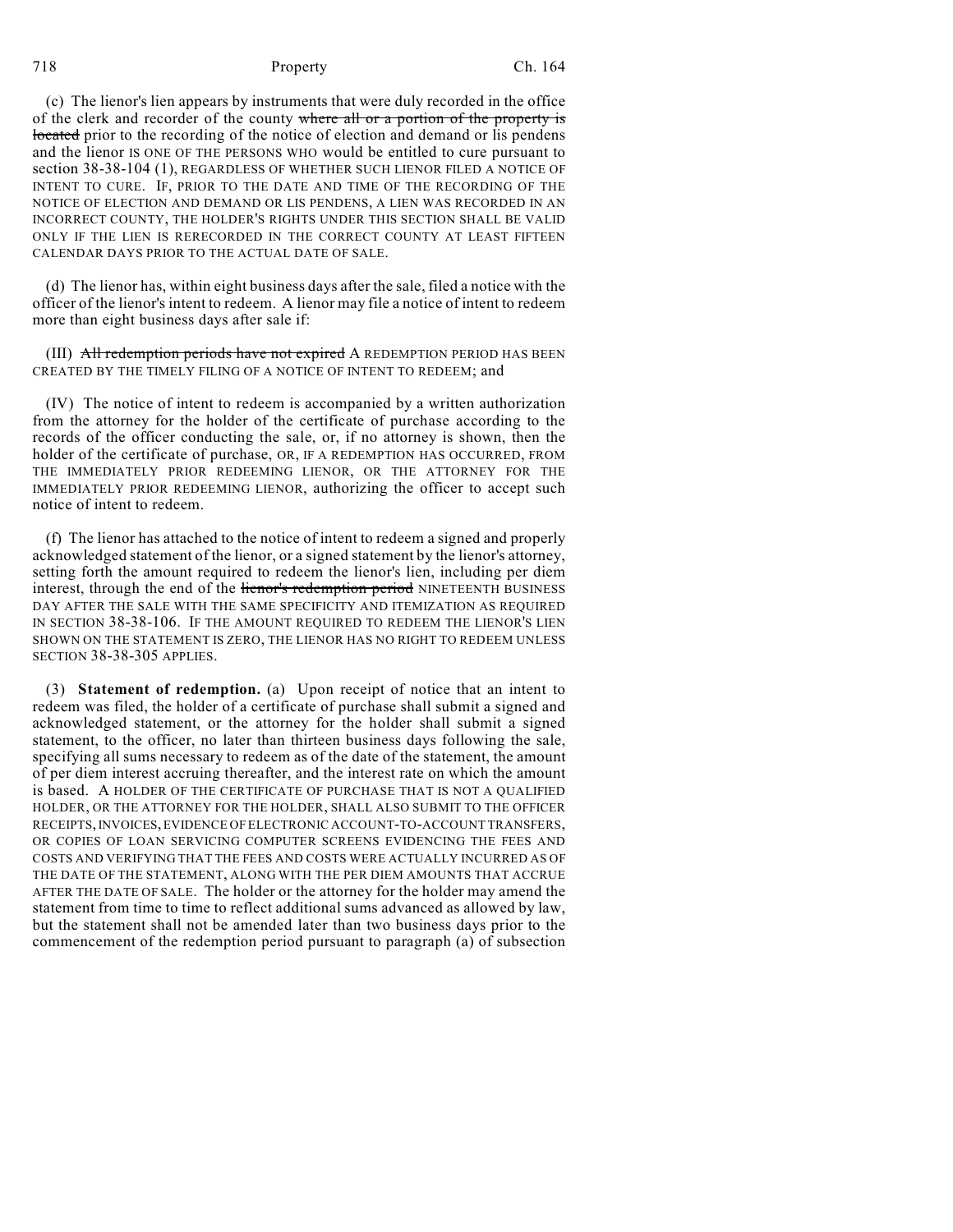(4) of this section or each subsequent redemption period pursuant to paragraph (b) of subsection (4) of this section.

(6) **Certificate of lienor.** A redeeming lienor shall pay to the officer the amount required to redeem and shall deliver to the officer a signed and properly acknowledged statement by the lienor or a signed statement by the lienor's attorney showing the amount owing on such lien, including per diem interest and fees and costs actually incurred that are permitted by subsection (7) of this section and for which the lienor has submitted to the officer receipts, invoices, evidence of electronic account-to-account transfers, or copies of loan servicing computer screens evidencing the fees and costs and verifying that the fees and costs were actually incurred as of the date of sale THE STATEMENT OF REDEMPTION with the per diem amounts that accrue after the date of sale THEREAFTER. At any time before the expiration of a redeeming lienor's redemption period, the redeeming lienor may submit a revised or corrected certificate, or the attorney for the lienor may submit a revised or corrected statement.

(8) **Misstatement of redemption amount.** If an aggrieved person contests the amount set forth in the statement filed BY A REDEEMING LIENOR pursuant to paragraph (f) of subsection (1) of this section OR BY A HOLDER OF A CERTIFICATE OF PURCHASE PURSUANT TO PARAGRAPH (a) OF SUBSECTION (3) OF THIS SECTION and a court determines that the redeeming lienor OR HOLDER OF THE CERTIFICATE OF PURCHASE HAS made a material misstatement of the amount due and owing ON THE STATEMENT with respect to the redeeming lienor's lien AMOUNT DUE AND OWING TO THE REDEEMING LIENOR OR THE HOLDER OF THE CERTIFICATE OF PURCHASE, the court shall, in addition to other relief, award to the aggrieved person the aggrieved person's court costs and reasonable attorney fees and costs.

**SECTION 15.** 38-38-401 (1) (a) and (1) (i), Colorado Revised Statutes, are amended, and the said 38-38-401 (1) is further amended BY THE ADDITION OF A NEW PARAGRAPH, to read:

**38-38-401. Certificate of purchase - issuance.** (1) No later than five business days after the sale, the officer shall execute and record in each county where the property or a portion thereof is located a certificate of purchase containing:

(a) The description of the property NAMES OF THE ORIGINAL GRANTORS OF THE DEED OF TRUST BEING FORECLOSED;

(a.5) THE DESCRIPTION OF THE PROPERTY;

(i) An attached exhibit containing a copy of the initial mailing list and  $\frac{dy}{dx}$ supplemental or amended mailing list that bears ALL AMENDED MAILING LISTS BEARING the public trustee sale number or civil docket number in the case of a judicial foreclosure.

**SECTION 16.** 38-38-402 (1) (a), Colorado Revised Statutes, is amended, and the said 38-38-402 (1) is further amended BY THE ADDITION OF A NEW PARAGRAPH, to read:

**38-38-402. Certificate of redemption - issuance.** (1) No sooner than fifteen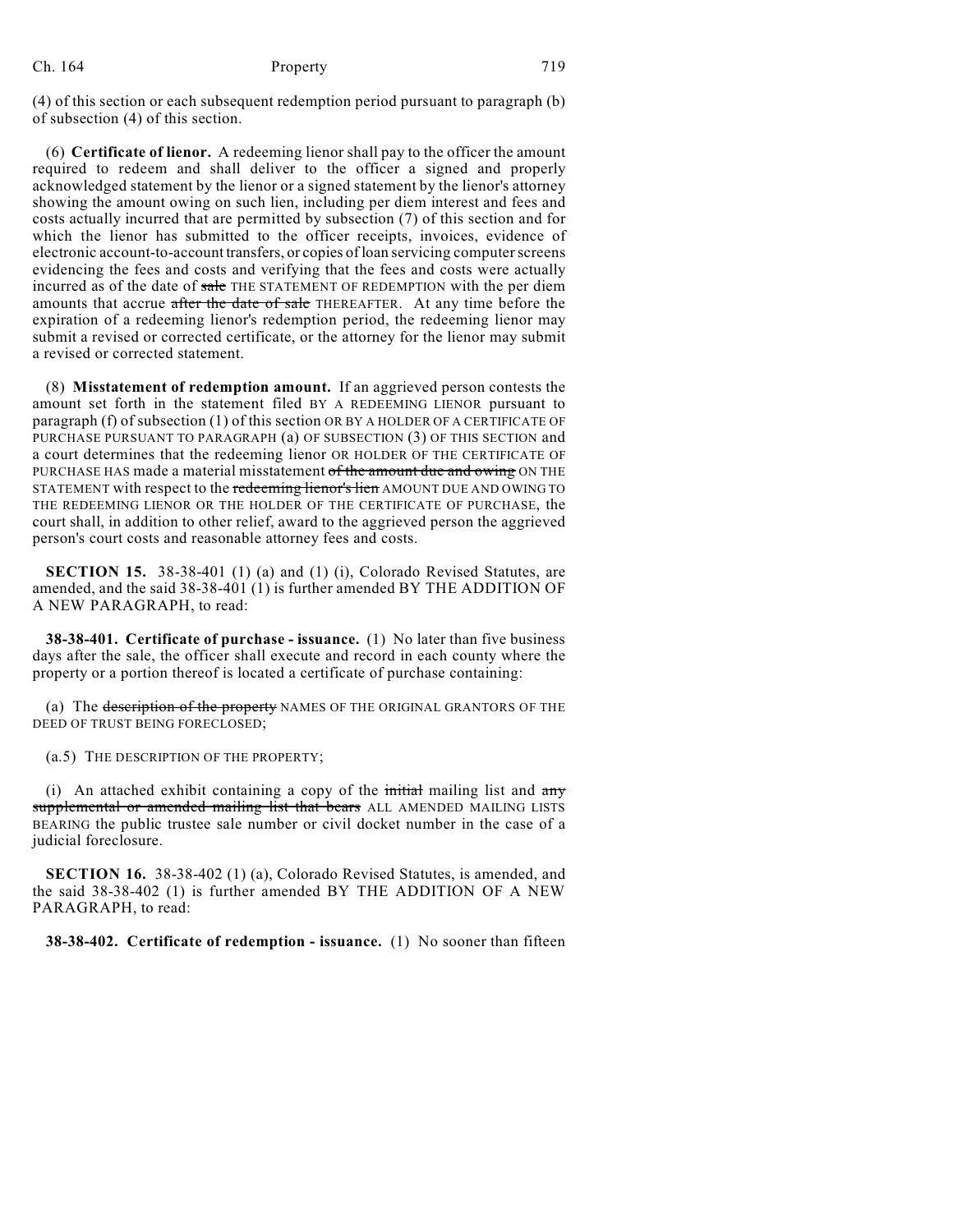business days following a sale but no later than five business days following an officer's receipt of redemption money paid under section 38-38-302, the officer shall execute and record in each county where the property or a portion thereof is located a certificate of redemption containing:

(a) The name and address of the person redeeming NAMES OF THE ORIGINAL GRANTORS OF THE DEED OF TRUST BEING FORECLOSED;

(a.5) THE NAME AND ADDRESS OF THE PERSON REDEEMING;

**SECTION 17.** 38-38-501, Colorado Revised Statutes, is amended to read:

**38-38-501. Title vests upon expiration of redemption periods - confirmation deed.** Upon the expiration of all redemption periods allowed to all lienors entitled to redeem under part 3 of this article or, if there are no redemption periods, upon the close of the officer's business day eight business days after the sale, title to the property sold shall vest in the holder of the certificate of purchase or in the holder of the last certificate of redemption in the case of redemption. Subject to the RIGHT TO CURE AND THE RIGHT TO REDEEM provisions of sections SECTION 38-38-506 and SUBJECT TO THE PROVISIONS OF SECTION 38-41-212 (2), such title shall be free and clear of all liens and encumbrances junior to the lien foreclosed. No less than fifteen NINE business days after the date of sale or, if later, the expiration of all redemption periods and the UPON receipt of A WRITTEN REQUEST FOR ISSUANCE OF THE CONFIRMATION DEED AND RECEIPT OF all statutory fees and costs, the officer shall execute and record a confirmation deed pursuant to section 38-38-502 or 38-38-503 to the holder of the certificate of purchase or, in the case of redemption, to the holder of the last certificate of redemption confirming the transfer of title to the property, BUT UNDER NO CIRCUMSTANCES SHALL THE OFFICER BE REQUIRED TO ISSUE A CONFIRMATION DEED UNLESS THE OFFICER HAS RECEIVED AN ORDER AUTHORIZING THE SALE THAT MEETS THE REQUIREMENTS OF SECTION 38-38-105 (2) (a). Failure of the officer to execute and record such deed or to record the deed within the time specified shall not affect the validity of the deed or the vesting of title.

**SECTION 18.** 38-38-506 (2) (a) and (2) (b), Colorado Revised Statutes, are amended, and the said 38-38-506 (2) is further amended BY THE ADDITION OF A NEW PARAGRAPH, to read:

**38-38-506. Omitted parties - definitions.** (2) (a) The interest of an omitted party in the property that is the subject of a sale may be terminated if the omitted party, OR ANYONE CLAIMING BY, THROUGH, OR UNDER AN OMITTED PARTY, in a civil action commenced at any time by any interested person as defined in paragraph (c) of this subsection (2), BY AN OMITTED PARTY, OR BY ANYONE CLAIMING BY, THROUGH, OR UNDER AN OMITTED PARTY, is afforded rights of cure if the omitted party would have been entitled to cure pursuant to section 38-38-104, or is afforded redemption rights if the omitted party would have been entitled to redeem pursuant to section 38-38-302, upon such terms as the court may deem equitable under the circumstances, which terms shall not, however, be more favorable than the person's statutory rights. The court shall give full consideration to whether the omitted party OR ANYONE CLAIMING BY, THROUGH, OR UNDER AN OMITTED PARTY was given or had actual notice or knowledge of the foreclosure and was given an opportunity to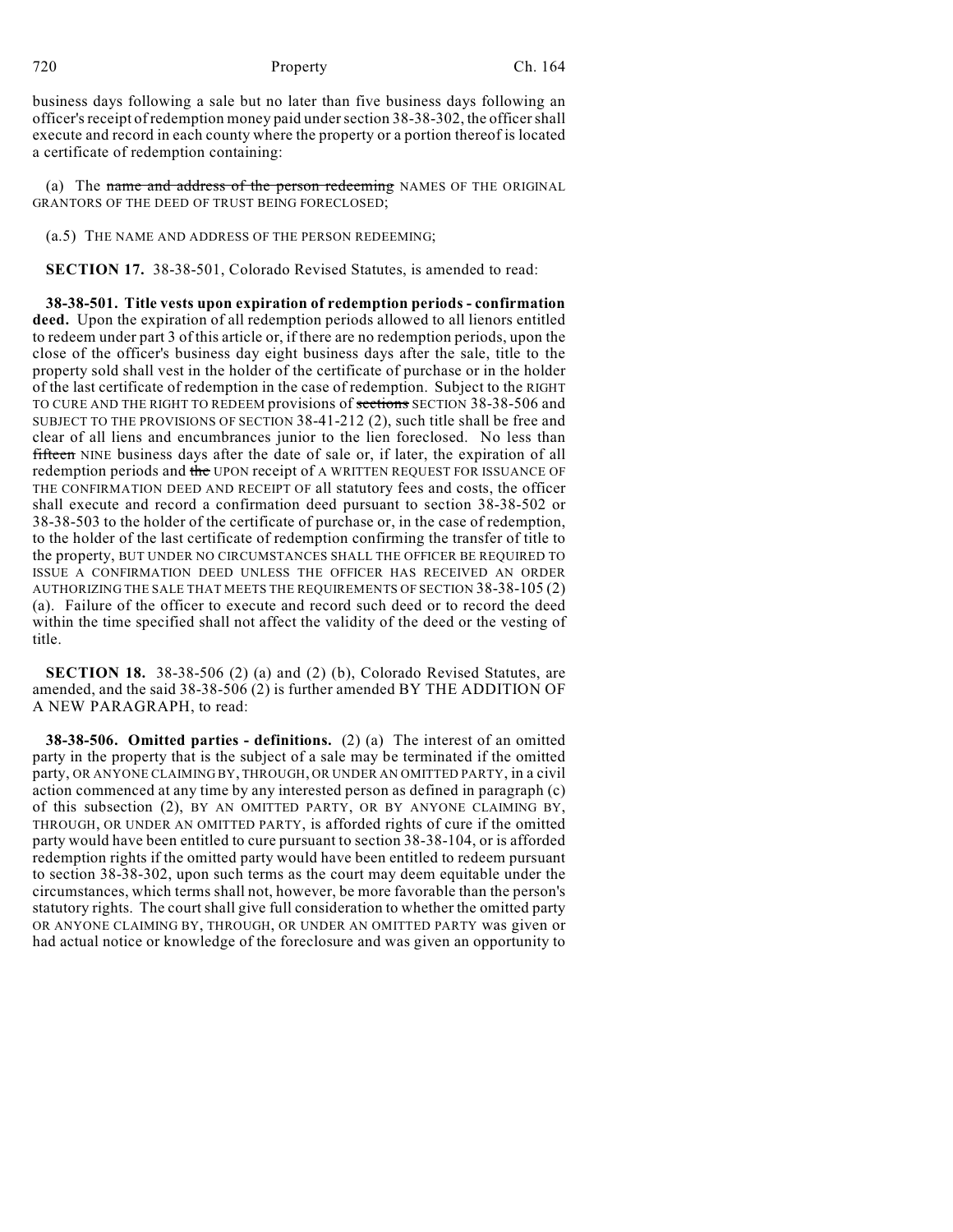exercise statutory rights to cure or redeem.

(b) For purposes of this section, the lien that is the subject of the sale shall not be extinguished by merger with the title to the property acquired pursuant to section 38-38-501 until the interest of any omitted party has been affirmed pursuant to subsection (3) of this section or has been terminated as provided in paragraph (a) of this subsection (2), or by operation of law. THE OMITTED PARTY, OR ANYONE CLAIMING BY, THROUGH, OR UNDER AN OMITTED PARTY, CANNOT EXTINGUISH THE LIEN THAT IS SUBJECT TO THE SALE BY ENFORCEMENT OF THE LIEN OF THE OMITTED PARTY.

(d) AN OMITTED PARTY, OR ANYONE CLAIMING BY, THROUGH, OR UNDER AN OMITTED PARTY, SHALL NOT HAVE A REMEDY TO CURE OR REDEEM, EXCEPT AS SET FORTH IN THIS SUBSECTION (2). AN INTERESTED PARTY SHALL NOT BE ABLE TO EXTINGUISH AN OMITTED PARTY'S INTEREST EXCEPT AS SET FORTH IN THIS SUBSECTION (2) OR BY WRITTEN WAIVER OR AGREEMENT SIGNED BY THE OMITTED PARTY OR ANYONE CLAIMING BY, THROUGH, OR UNDER AN OMITTED PARTY.

**SECTION 19.** 38-38-702, Colorado Revised Statutes, is amended BY THE ADDITION OF A NEW SUBSECTION to read:

**38-38-702. Limitation of officer's liability.** (3) AN OFFICER SHALL NOT HAVE RESPONSIBILITY OR LIABILITY FOR UNKNOWN DAMAGE, DEBT, OR LIENS WHEN A THIRD PARTY SEEKS A JUDICIAL FORECLOSURE AND SALE.

**SECTION 20.** 38-38-703, Colorado Revised Statutes, is amended to read:

**38-38-703. No waiver of or agreement to shorten right to cure.** A waiver of or agreement to shorten the time period to exercise the right to cure a default granted by the provisions of this article that is made before the date of a THE default AS TO WHICH THE WAIVER IS GRANTED under a deed of trust, mortgage, or other instrument evidencing a lien or an evidence of debt secured thereby shall be void as against public policy.

**SECTION 21.** 38-39-102 (1) (a) (III) and (1) (a) (IV), Colorado Revised Statutes, are amended, and the said 38-39-102 (1) (a) is further amended BY THE ADDITION OF A NEW SUBPARAGRAPH, to read:

**38-39-102. When deed of trust shall be released - definitions.** (1) (a) Except as otherwise provided in paragraph (a) of subsection (3) of this section, a deed of trust to the public trustee, upon compliance with the provisions of the deed of trust, shall be released by the public trustee upon the:

(III) Receipt by the public trustee of the fee prescribed by section 38-37-104 (1) (a) and the fee for recording the release; and

(IV) Receipt by the public trustee of a current address for the original grantor, assuming party, or current owner or either a notation on the request for release of the deed of trust or a written statement from the holder of the evidence of debt secured by the deed of trust, the title insurance company licensed and qualified in Colorado, or the holder of the original evidence of debt that is a qualified holder, as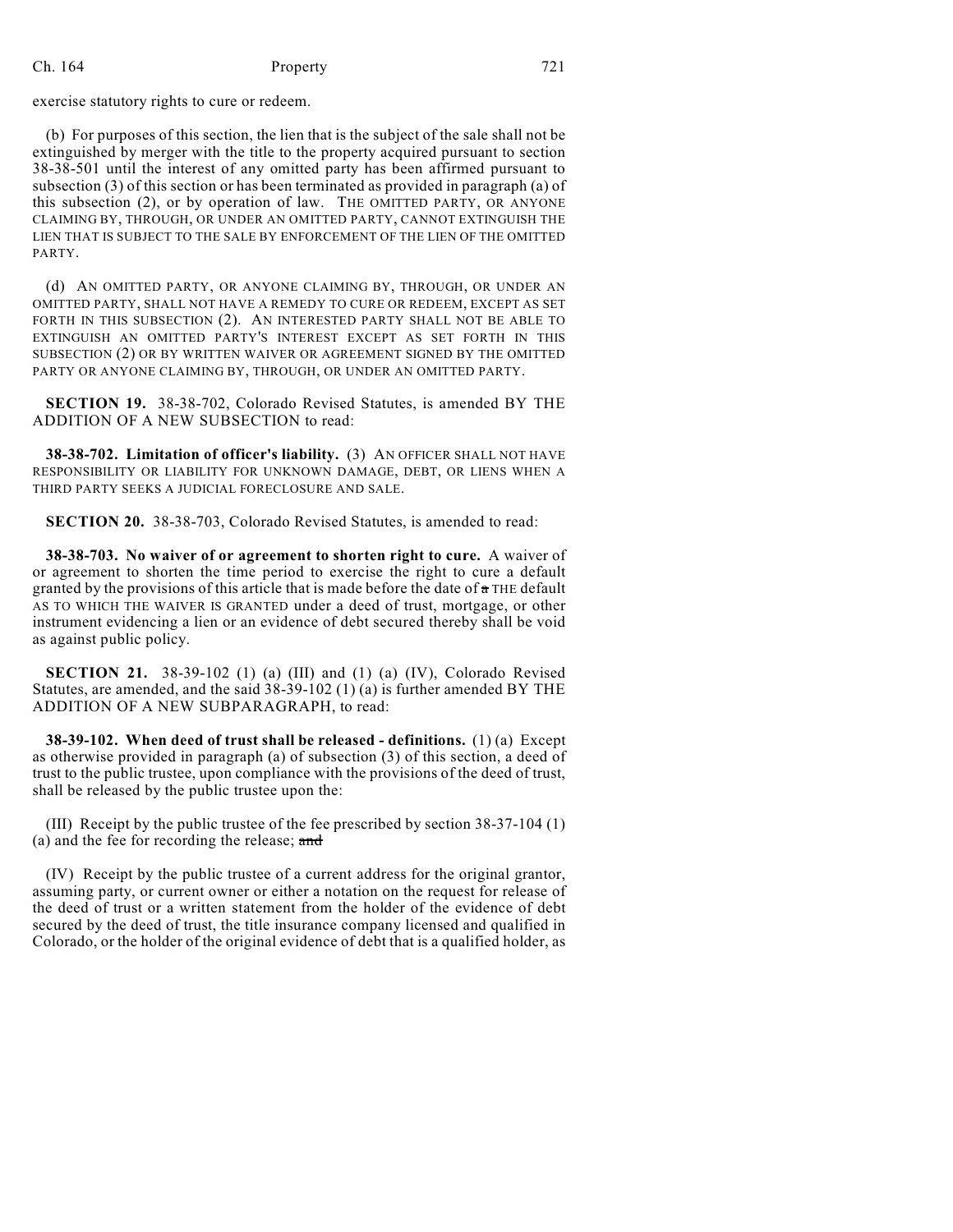defined in section 38-38-100.3 (20), that they have no record of a current address that is different from the address of the property encumbered by the deed of trust being released; except that it shall be within the public trustee's discretion to release a deed of trust, upon compliance with the provisions of the deed of trust, if the public trustee has not received the information required pursuant to this subparagraph (IV); AND

(V) PRODUCTION OF THE ORIGINAL RECORDED DEED OF TRUST SECURING THE EVIDENCE OF DEBT OR A LEGIBLE COPY THEREOF.

**SECTION 22.** 38-39-107, Colorado Revised Statutes, is amended to read:

**38-39-107. Form of written request for release of a deed of trust with production of the evidence of debt.** A written request to a public trustee made pursuant to section 38-39-102 (1) (a) to release a deed of trust with production of the original canceled evidence of debt may be in substantially the following form:

Original Note and Deed of Trust Returned to:

When recorded return to:

Prepared/Received by:

|                                             | REQUEST FOR FULL [] / PARTIAL []                  |
|---------------------------------------------|---------------------------------------------------|
|                                             | RELEASE OF DEED OF TRUST AND RELEASE              |
|                                             | BY OWNER OF INDEBTEDNESS BY HOLDER OF THE         |
|                                             | EVIDENCE OF DEBT WITH                             |
|                                             | PRODUCTION OF EVIDENCE OF DEBT PURSUANT           |
|                                             | TO § 38-39-102 (1) (a), COLORADO REVISED STATUTES |
|                                             |                                                   |
|                                             | Date                                              |
|                                             | Original Grantor (Borrower)                       |
|                                             |                                                   |
|                                             |                                                   |
|                                             |                                                   |
|                                             | Current Address of Original Grantor,              |
|                                             | Assuming Party, or Current Owner                  |
|                                             |                                                   |
| 1 Check here if current address is unknown. |                                                   |
|                                             | Original Beneficiary (Lender)                     |
|                                             |                                                   |
|                                             |                                                   |
|                                             |                                                   |
|                                             | Date of Deed of Trust                             |
|                                             |                                                   |
|                                             | $\Gamma$ ate of Recording and/or                  |

Date of Recording and/or Re-Recording of Deed of Trust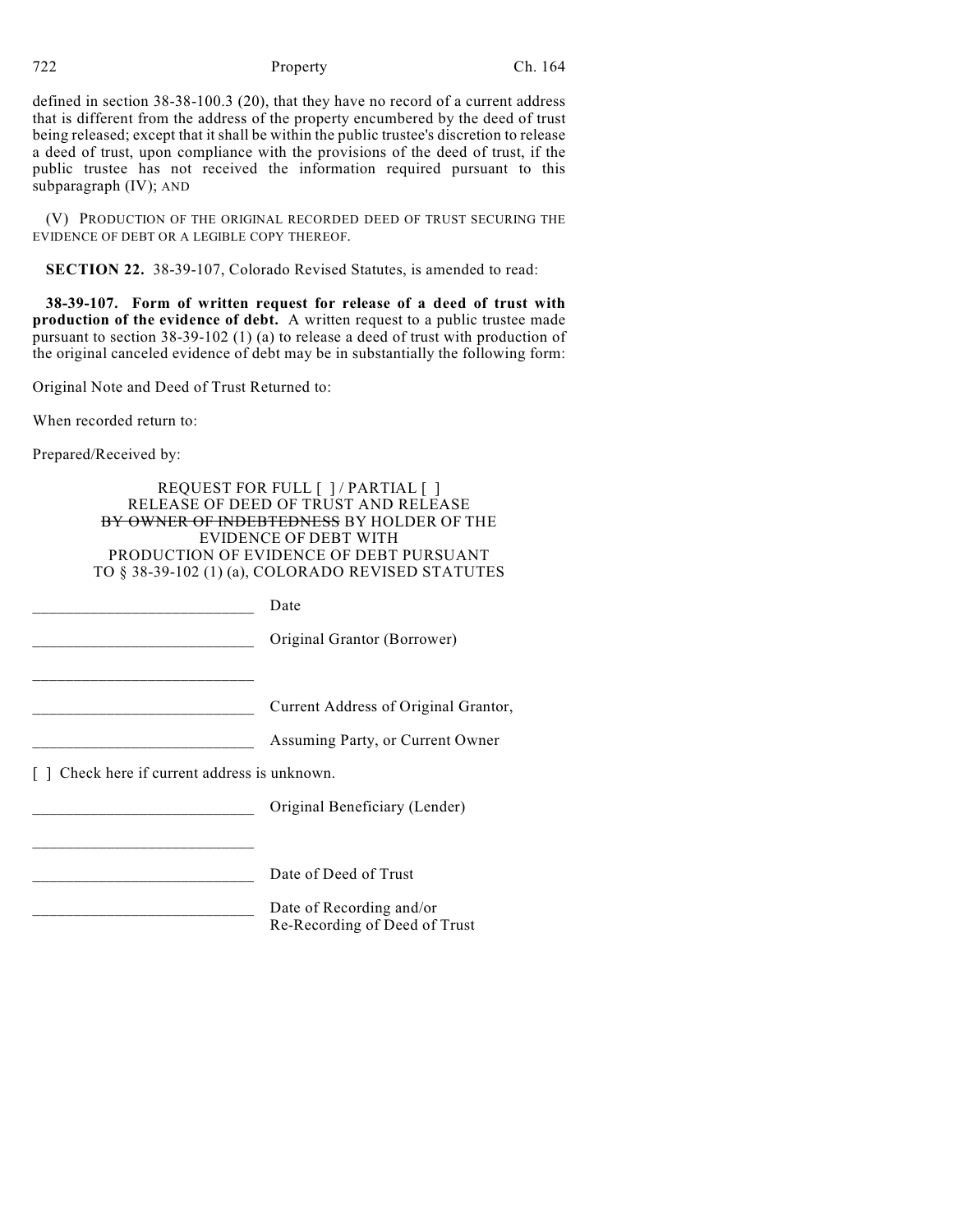\_\_\_\_\_\_\_\_\_\_\_\_\_\_\_\_\_\_\_\_\_\_\_\_\_\_\_ Recording Information

County Rcpt. No. and/or Film No. and/or Book/Page No. and/or Torrens Reg. No.

TO THE PUBLIC TRUSTEE OF COUNTY (The County of the Public Trustee who is the appropriate grantee to whom the above Deed of Trust should grant an interest in the property described in the Deed of Trust)

PLEASE EXECUTE AND RECORD A RELEASE OF THE DEED OF TRUST DESCRIBED ABOVE. The indebtedness secured by the Deed of Trust has been fully or partially paid and/or the purpose of the Deed of Trust has been fully or partially satisfied in regard to the property encumbered by the Deed of Trust as described therein as to a full release or, in the event of a partial release, only that portion of the real property described as:

(IF NO LEGAL DESCRIPTION IS LISTED THIS WILL BE DEEMED A FULL RELEASE.)

 $\_$  , and the set of the set of the set of the set of the set of the set of the set of the set of the set of the set of the set of the set of the set of the set of the set of the set of the set of the set of the set of th

Name and address of current owner and holder of the indebtedness EVIDENCE OF DEBT secured by deed of trust (lender)  $\_$  , and the set of the set of the set of the set of the set of the set of the set of the set of the set of the set of the set of the set of the set of the set of the set of the set of the set of the set of the set of th

Name, title, and address of officer, agent, or attorney of current owner and holder  $\_$  , and the set of the set of the set of the set of the set of the set of the set of the set of the set of the set of the set of the set of the set of the set of the set of the set of the set of the set of the set of th

Signature Signature

State of , County of

The foregoing Request for Release was acknowledged before me on

(Date) by\* (Notary Seal)

Date Commission Expires \*If applicable, insert title of officer and name of current owner and holder

Notary Public

Witness my hand and official seal

\_\_\_\_\_\_\_\_\_\_\_\_\_\_\_\_\_\_\_\_\_\_\_\_\_\_\_\_\_\_\_\_\_\_\_\_

RELEASE OF DEED OF TRUST

WHEREAS, the Grantor(s) named above, by Deed of Trust, granted certain real property described in the Deed of Trust to the Public Trustee of the County referenced above, in the State of Colorado, to be held in trust to secure the payment of the indebtedness referred to therein; and

WHEREAS, the indebtedness secured by the Deed of Trust has been fully or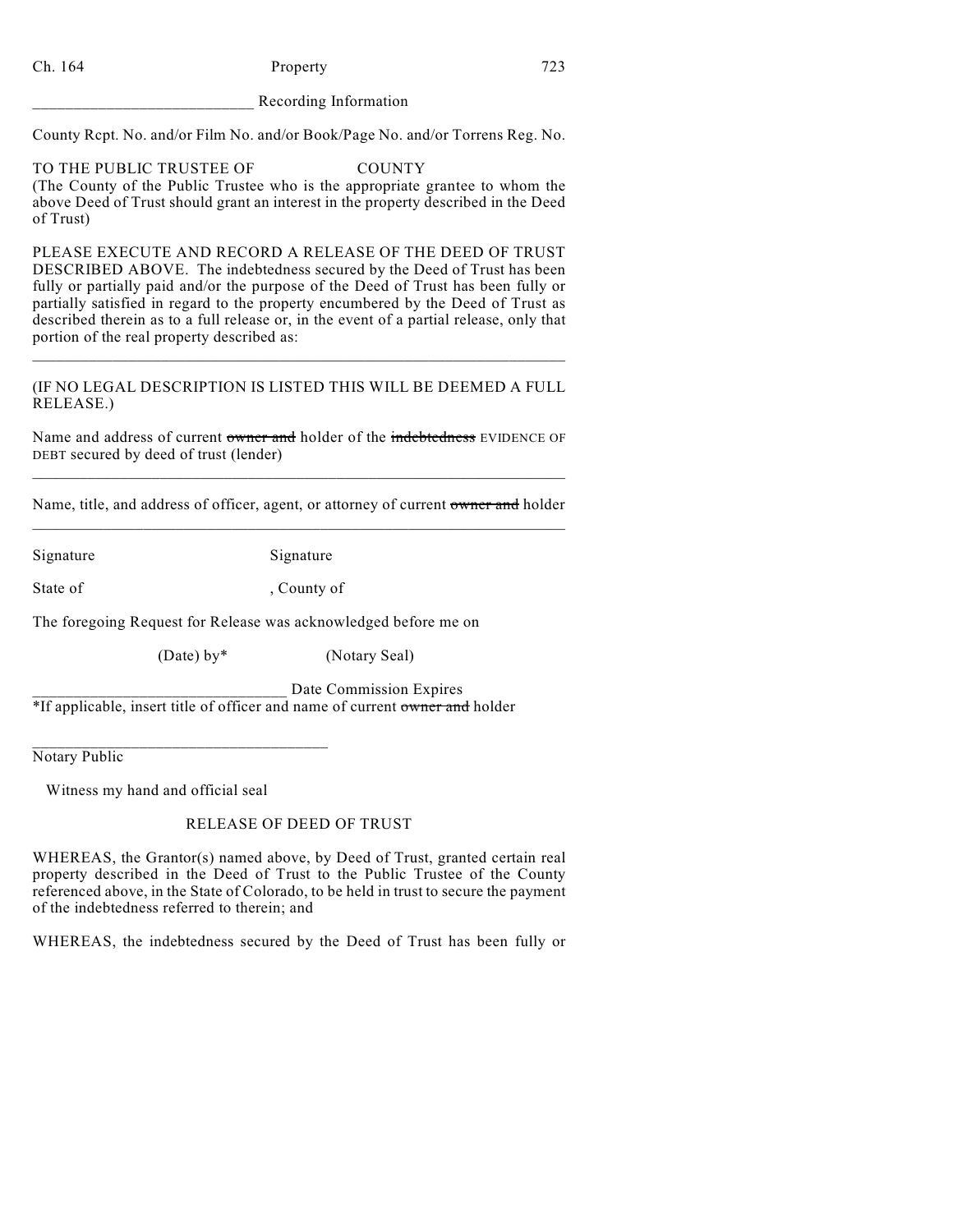partially paid and/or the purpose of the Deed of Trust has been fully or partially satisfied according to the written request of the current owner and holder of the indebtedness EVIDENCE OF DEBT;

NOW THEREFORE, in consideration of the premises and the payment of the statutory sum, receipt of which is hereby acknowledged, I, as the Public Trustee in the County named above, do hereby fully and absolutely release, cancel, and forever discharge the Deed of Trust or that portion of the real property described above in the Deed of Trust, together with all privileges and appurtenances thereto belonging.

Public Trustee

Deputy Public Trustee (Public Trustee use only; use appropriate label) (Public Trustee's seal) (If applicable: Notary Seal)

\_\_\_\_\_\_\_\_\_\_\_\_\_\_\_\_\_\_\_\_\_\_\_\_\_\_\_\_\_\_\_\_\_\_\_

\_\_\_\_\_\_\_\_\_\_\_\_\_\_\_\_\_\_\_\_\_\_\_\_\_\_\_\_\_\_\_\_\_\_\_\_

 $\_$  , and the set of the set of the set of the set of the set of the set of the set of the set of the set of the set of the set of the set of the set of the set of the set of the set of the set of the set of the set of th (If applicable, name and address of person creating new legal description as required by § 38-35-106.5, Colorado Revised Statutes.)

**SECTION 23.** 38-39-108, Colorado Revised Statutes, is amended to read:

**38-39-108. Form of written request for release of a deed of trust without production of the evidence of debt.** A written request to a public trustee made pursuant to section 38-39-102 (1) (a) and (3) to release a deed of trust without production of the original canceled evidence of debt may be in substantially the following form:

Original Note and Deed of Trust Returned to:

When recorded return to:

Prepared/Received by:

REQUEST FOR FULL [ ] / PARTIAL [ ] RELEASE OF DEED OF TRUST AND RELEASE BY OWNER OF INDEBTEDNESS BY HOLDER OF THE EVIDENCE OF DEBT WITHOUT PRODUCTION OF EVIDENCE OF DEBT PURSUANT TO § 38-39-102 (1) (a) and (3), COLORADO REVISED STATUTES

Date

Original Grantor (Borrower)

\_\_\_\_\_\_\_\_\_\_\_\_\_\_\_\_\_\_\_\_\_\_\_\_\_\_\_

Current Address of Original Grantor,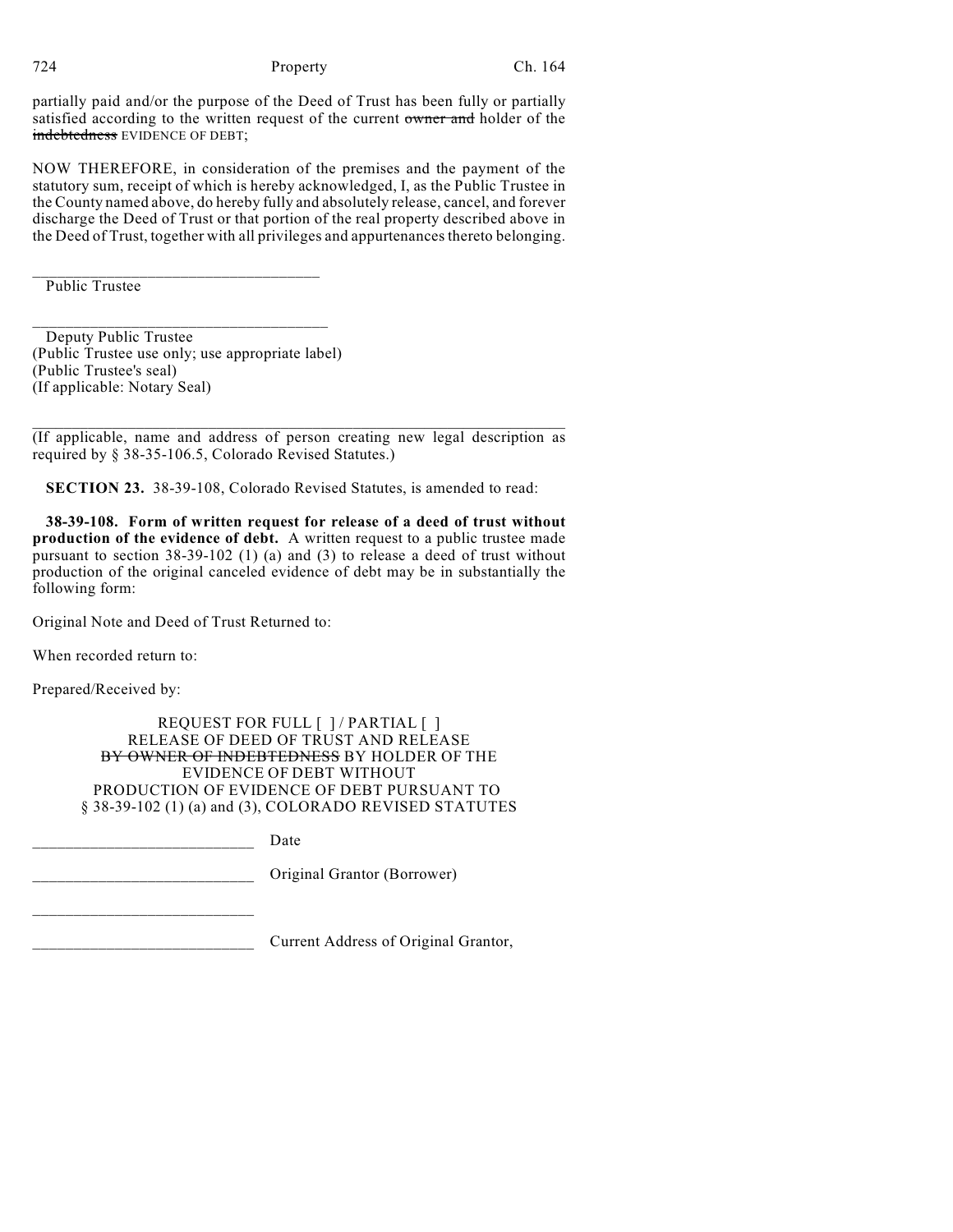| Ch. 164                                   | Property                                                  | 725 |
|-------------------------------------------|-----------------------------------------------------------|-----|
|                                           | Assuming Party, or Current Owner                          |     |
| Check here if current address is unknown. |                                                           |     |
|                                           | Original Beneficiary (Lender)                             |     |
|                                           |                                                           |     |
|                                           | Date of Deed of Trust                                     |     |
|                                           | Date of Recording and/or<br>Re-Recording of Deed of Trust |     |
|                                           | Recording Information                                     |     |

County Rcpt. No. and/or Film No. and/or Book/Page No. and/or Torrens Reg. No.

TO THE PUBLIC TRUSTEE OF COUNTY (The County of the Public Trustee who is the appropriate grantee to whom the above Deed of Trust should grant an interest in the property described in the Deed of Trust)

PLEASE EXECUTE AND RECORD A RELEASE OF THE DEED OF TRUST DESCRIBED ABOVE. The indebtedness secured by the Deed of Trust has been fully or partially paid and/or the purpose of the Deed of Trust has been fully or partially satisfied in regard to the property encumbered by the Deed of Trust as described therein as to a full release or, in the event of a partial release, only that portion of the real property described as:

## (IF NO LEGAL DESCRIPTION IS LISTED THIS WILL BE DEEMED A FULL RELEASE.)

 $\_$  , and the set of the set of the set of the set of the set of the set of the set of the set of the set of the set of the set of the set of the set of the set of the set of the set of the set of the set of the set of th

Pursuant to § 38-39-102 (3), Colorado Revised Statutes, in support of this Request for Release of Deed of Trust, the undersigned, as the owner HOLDER of the evidence of debt secured by the Deed of Trust described above, or as a title insurance company authorized to request the release of a deed of trust pursuant to § 38-39-102 (3) (c), Colorado Revised Statutes, in lieu of the production or exhibition of the original evidence of debt with this Request for Release, certifies as follows: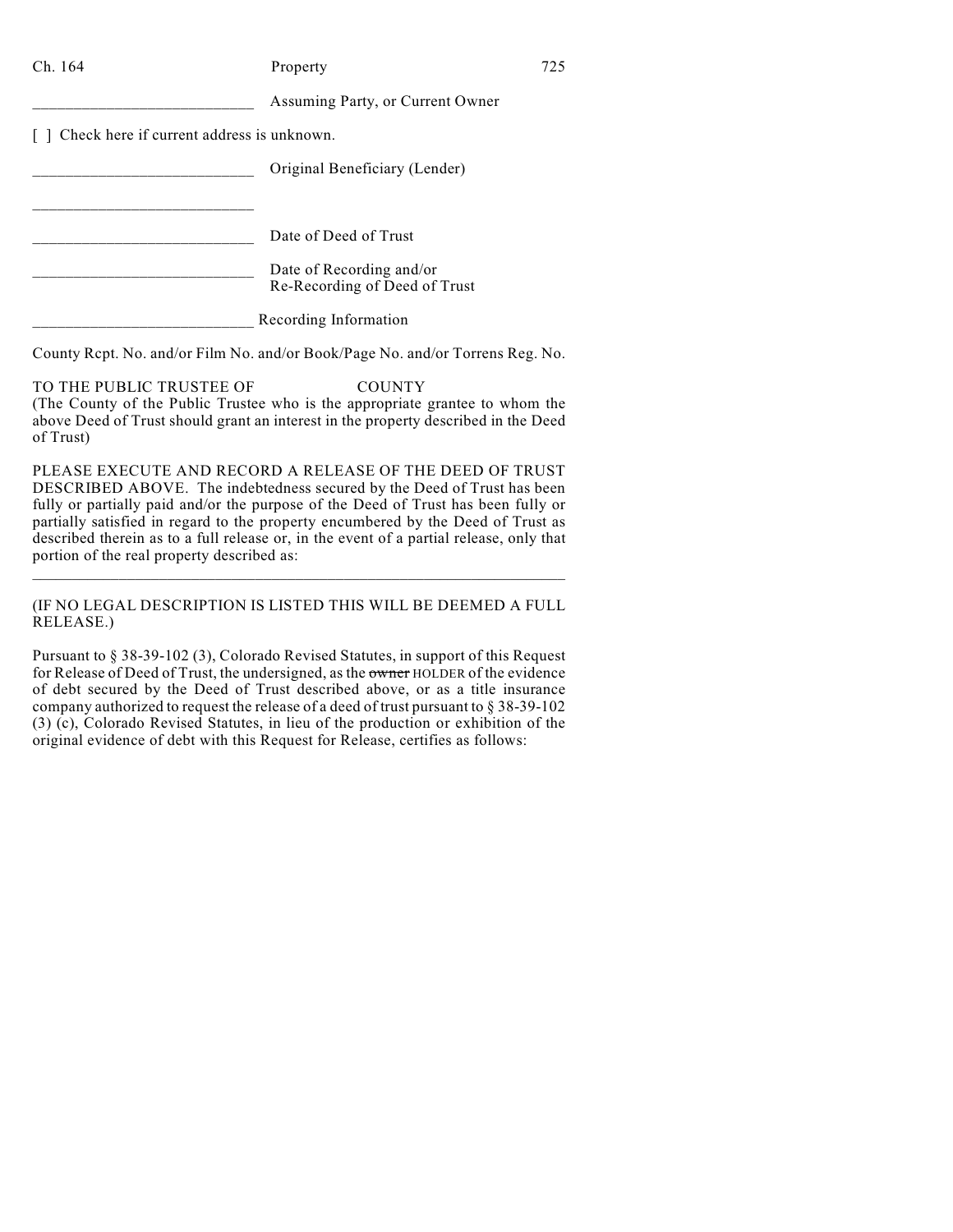1. The purpose of the Deed of Trust has been fully or partially satisfied.

2. The original evidence of debt is not being exhibited or produced herewith.<br>3. It is one of the following entities (check applicable box):

It is one of the following entities (check applicable box):

a. [ ] The holder of the original evidence of debt that is a qualified holder, as specified in § 38-39-102 (3) (a), Colorado Revised Statutes, that agrees that it is obligated to indemnify the Public Trustee for any and all damages, costs, liabilities, and reasonable attorney fees incurred as a result of the action of the Public Trustee taken in accordance with this Request for Release;

b. [ ] The holder of the evidence of debt requesting the release of a deed of trust without producing or exhibiting the original evidence of debt that delivers to the Public Trustee a corporate surety bond as specified in § 38-39-102 (3) (b), Colorado Revised Statutes; or

c. [ ] A title insurance company licensed and qualified in Colorado, as specified in § 38-39-102 (3) (c), Colorado Revised Statutes, that agrees that it is obligated to indemnify the Public Trustee for any and all damages, costs, liabilities, and reasonable attorney fees incurred PURSUANT TO STATUTE as a result of the action of the Public Trustee taken in accordance with this Request for Release AND THAT HAS CAUSED THE INDEBTEDNESS SECURED BY THE DEED OF TRUST TO BE SATISFIED IN FULL, OR IN THE CASE OF A PARTIAL RELEASE, TO THE EXTENT REQUIRED BY THE HOLDER OF THE INDEBTEDNESS.

 $\_$  , and the set of the set of the set of the set of the set of the set of the set of the set of the set of the set of the set of the set of the set of the set of the set of the set of the set of the set of the set of th Name and address of the holder of the evidence of debt secured by Deed of Trust (lender) or name and address of the title insurance company authorized to request the release of a Deed of Trust.

\_\_\_\_\_\_\_\_\_\_\_\_\_\_\_\_\_\_\_\_\_\_\_\_\_\_\_\_\_\_\_\_\_\_\_\_\_\_\_\_\_\_\_\_\_\_\_\_\_\_\_\_\_\_\_\_\_\_\_\_\_\_\_\_\_\_\_ Name, title, and address of officer, agent, or attorney of the holder of the evidence of debt secured by Deed of Trust (lender).

 $\_$  , and the set of the set of the set of the set of the set of the set of the set of the set of the set of the set of the set of the set of the set of the set of the set of the set of the set of the set of the set of th Signature Signature

State of , County of

The foregoing Request for Release was acknowledged before me on

(Date) by\* (Notary Seal)

Date Commission Expires \*If applicable, insert title of officer and name of current owner and holder

\_\_\_\_\_\_\_\_\_\_\_\_\_\_\_\_\_\_\_\_\_\_\_\_\_\_\_\_\_\_\_\_\_\_\_\_ Notary Public

Witness my hand and official seal

## RELEASE OF DEED OF TRUST

WHEREAS, the Grantor(s) named above, by Deed of Trust, granted certain real property described in the Deed of Trust to the Public Trustee of the County referenced above, in the State of Colorado, to be held in trust to secure the payment